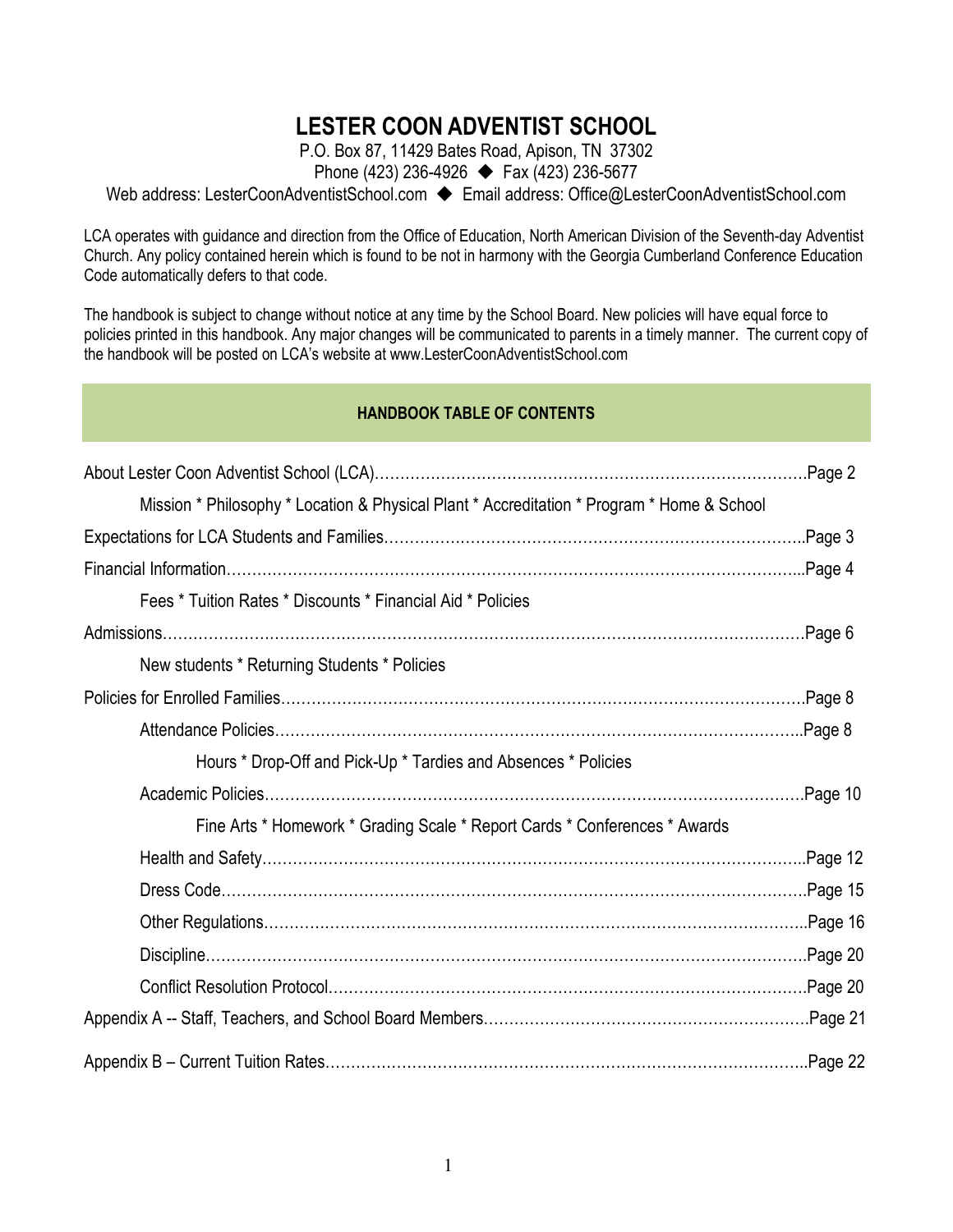## ABOUT LESTER COON ADVENTIST SCHOOL (LCA)

### MISSION STATEMENT

At LCA we grow wholistically by studying God's Word and His works in a multi-age environment where we prioritize outdoor learning experiences.

## PHILOSOPHY

At LCA, it is our purpose to develop students wholistically—spiritually, mentally, physically, and socially. In this endeavor we partner with the Creator through nature and His written Word to lead each student into a personal walk with Him and to reach the highest possible degree of excellence in every area for His glory and the uplifting of humanity. (See True Education, p. 9 and Patriarchs and Prophets p. 595)

We believe that nature is God's best schoolroom, and research supports an academic program which includes meaningful outdoor experiences. In an outdoor program--through inquiry and exploration, engaging projects, and group process--children have opportunity within a multi-age class to develop independence, personal responsibility, creativity, problem-solving, social skills and resilience. At LCA, we believe an education is much more than learning a set of facts. We strive to develop the whole student in preparation for success throughout this life and through eternity.

## LOCATION & PHYSICAL PLANT

LCA is located at 11429 Bates Road in Apison, Tennessee about four miles from Collegedale. The school is in the country, surrounded by woods, a small creek, and fresh air. The school plant, owned and operated by the constituency of the Apison SDA Church, consists of four classrooms, a school office, a library, a kitchen, a large gymnasium/auditorium with a stage for special programs, and four outdoor shelters.

Asbestos: LCA has no friable asbestos. A complete record of asbestos-containing material and containment procedures is available in the school office.

#### **ACCREDITATION**

LCA is fully accredited with the Department of Education of the Georgia-Cumberland Conference of Seventh-day Adventists in Calhoun, Georgia; the Department of Education of the Southern Union Conference of Seventh-day Adventists in Peachtree Corners, GA; and the National Council for Private School Accreditation, which is recognized by the Tennessee Department of Education. LCA was evaluated in February 2016 and granted a six-year term of accreditation by the Southern Union Conference of Seventh-day Adventists. Because of the COVID pandemic, our next accreditation visit was postponed one year and will take place during the 2022-2023 school year.

#### PROGRAM

LCA offers a unique opportunity for physical, mental, spiritual, social and emotional development via its forest school initiative. Students discover the wonders of God's creation in natural settings using outdoor as well as indoor classrooms. The school offers the following classes for students in grades K-8: Bible, Math, Reading/Language Arts, Social Studies, Science, Music, Art, P.E. and Keyboarding (4-8). Besides educational field trips, LCA students are given several opportunities each year to be involved with community service and mission outreach projects. LCA also has a low student-teacher ratio, and individualizes instruction when appropriate and feasible.

#### HOME AND SCHOOL

The purpose of the Home and School Association is to support the efforts of the home, school, and church to develop students wholistically. Home and School leaders plan events to promote social interactions between families and the school and to raise funds for various projects. All parents are encouraged to participate in and support the Home and School Association and attend its programs.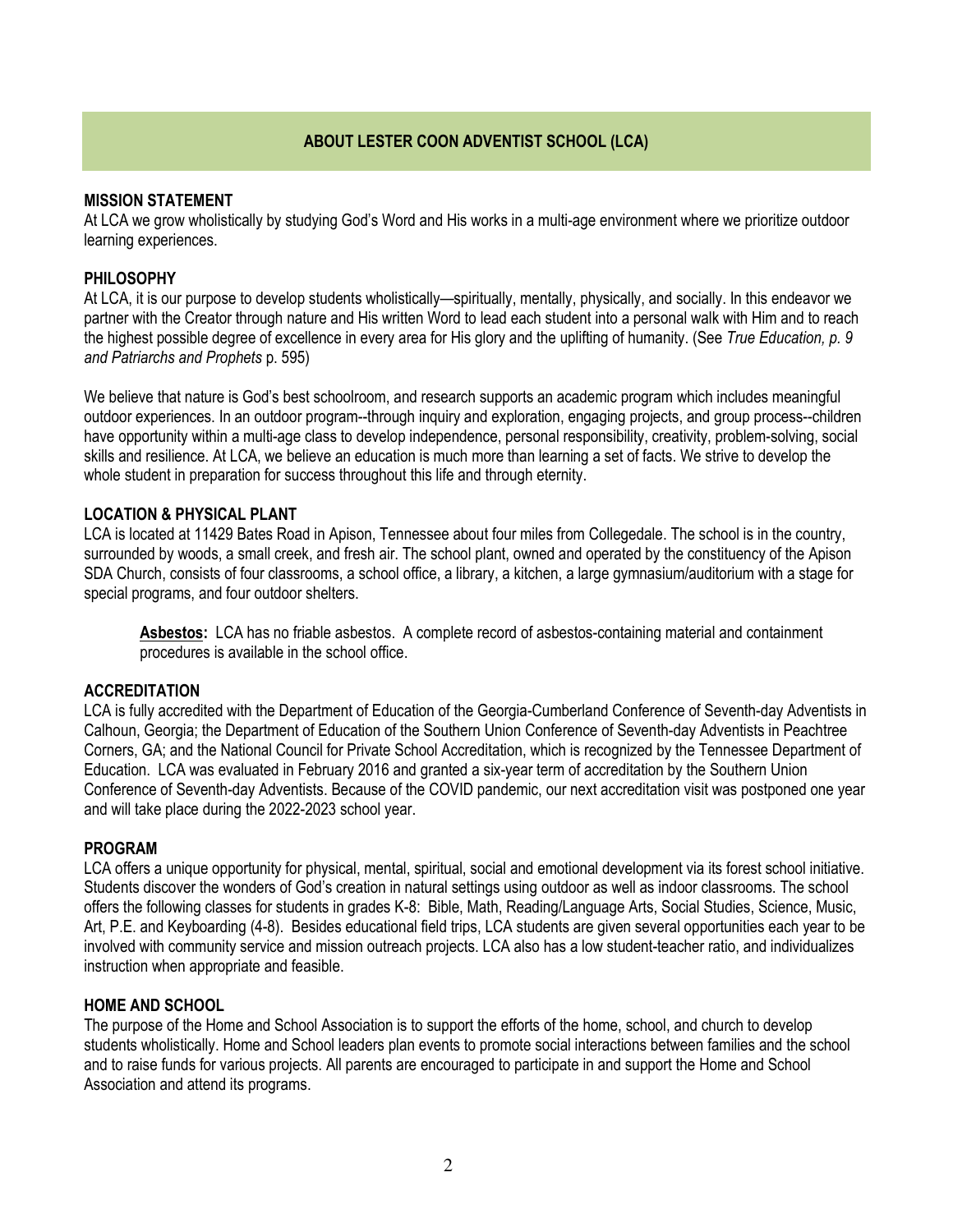## EXPECTATIONS FOR STUDENTS AND FAMILIES

## **STUDENTS**

At LCA, we expect our students to act with kindness and respect and to cooperate fully with staff members as we grow wholistically together. Students must be able to listen carefully, follow instructions, and demonstrate self-control.

By choosing to attend LCA, each student agrees to:

- $\ddot{\bullet}$ Show respect for God, God's name, and the Bible as His inspired Word.
- $\ddot{\bullet}$  Show respect for all teachers, staff members, substitute teachers, pastors, aides, visitors, and volunteers by being courteous, obedient, and cooperative.
- $\ddot{\bullet}$ Show respect for fellow students by practicing the principles of kindness, fair play, and courtesy.
- $\ddot{\phantom{0}}$ Show respect for all school property and personal property as belonging to God and His church family.
- $\ddot{\phantom{0}}$ Make his/her best effort to learn and grow spiritually, academically, and socially/emotionally.
- $\ddot{\bullet}$ Be honest and truthful in all things.
- $\ddot{\bullet}$ Use language that is respectful and refined.
- $\ddot{\phantom{0}}$ Choose character-building materials for viewing, reading, listening, and discussing at school.
- $\ddot{\bullet}$ Develop habits of healthful living.

By choosing to attend LCA, each student agrees to refrain from:

- $\ddot{\phantom{0}}$ Showing disrespect of any kind.
- $\ddot{\bullet}$ Swearing or using inappropriate language
- $\bullet$ Bullying
- $\ddot{\bullet}$ Using tobacco, drugs, or alcohol in any form
- $\ddot{\bullet}$ Possessing improper literature, pictures, or other items
- $\ddot{\bullet}$ Engaging in any kind of inappropriate or questionable activities

## PARENTS/GUARDIANS

The Bible clearly teaches that parents are ultimately responsible for training their children (Deuteronomy 6:7, Proverbs 22:6, Ephesians 6:10, Hebrews 12:9), and good discipline originates in the home. The parent is the first teacher of a child and should help him/her develop proper attitudes and appropriate behavior towards the school. Parents are encouraged to do the following:

- $\bullet$ Recognize that the teacher represents the parent while a child is at school.
- $\ddot{\bullet}$  Teach children to respect laws and the rights of others as well as private and public property (including textbooks and library books).
- $\ddot{\bullet}$  Make sure students get plenty of sleep, eat a healthy breakfast, and have all necessary things with them each day (lunch, water bottle, homework, and gear appropriate for the weather).
- $\ddot{\phantom{0}}$ Arrange for prompt and regular school attendance and comply with attendance rules and procedures.
- $\ddot{\bullet}$  Encourage children to be enthusiastic about school work, and arrange a suitable, quiet place of study at home at a regular time.
- $\bullet$  Talk positively with children about school activities and attend all required events with them (church performances, concerts, programs, etc.). Students attending optional events should be accompanied by their parents as well. Students should never be dropped off to attend events without parental supervision.
- $\bullet$  Show an active interest in all areas of your student's growth and progress. Attend parent-teacher conferences as requested and go over report cards with your child each quarter as appropriate.
- $\ddot{\bullet}$ Work with the school in carrying out recommendations made in the best interests of children, including discipline.
- $\ddot{\phantom{0}}$ Find a way to volunteer at LCA as God impresses you. (See details in the Volunteers section.)

It is not the intention of LCA to replace parents in instilling principles of character in their children. If a parent feels uncomfortable with the school's policies, or if a student feels division between the policies of home and school, families are asked to either work with the school to bridge the gap, or to withdraw the student when differences cannot be resolved.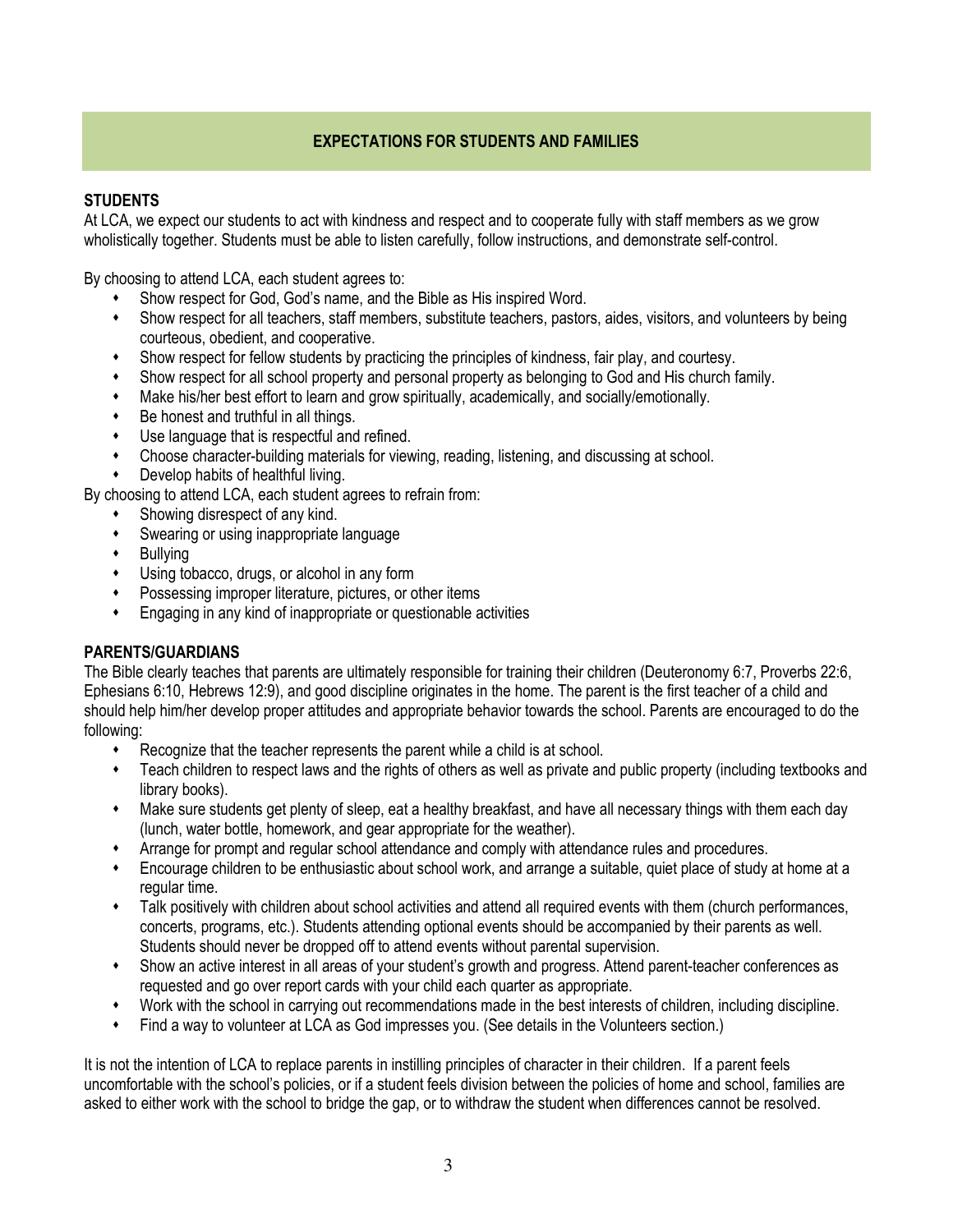## FINANCIAL INFORMATION

### PRE-REGISTRATION FEE

Current students must pay a \$100 pre-registration fee by May 1 to indicate their intention to re-enroll for the following year and to hold their space. The \$100 fee will be applied toward the \$475 registration that is due by July 1.

There is no application fee charged for new students to complete the LCA online application. Once a new student is accepted, a pre-registration fee of \$100 is due by May 1 to hold the student's space.

## REGISTRATION FEE

The registration fee of \$475 for all students is due by July 1 and notifies LCA of your intention to enroll/re-enroll your student (pending other requirements being met). The fee covers the costs of textbooks, workbooks, photocopies, student achievement tests, student insurance, new library books, magazines and other supplies. If a student enrolls on or after the beginning of second semester, the registration fee will be half.

## TUITION RATES & DISCOUNTS

Please see Appendix B for current tuition rates. There are a total of 10 monthly tuition payments each year. The first month's tuition is due by August 1, and the following 9 monthly payments are due by the 10<sup>th</sup> of each month (September-May). Checks and cash are accepted in the LCA office, and checks may be mailed to P.O. Box 87, Apison, TN 37302.

### TUITION DISCOUNTS

- Monthly--A \$25 credit towards each month's tuition is available for those who pay on or before the due date.
- Semester--If tuition is prepaid by semesters, an annual 3 percent discount will be given, as well as the \$125 on-time discount.
- Yearly--If tuition is paid in full prior to the beginning of the school year, a 5 percent discount will be given, as well as the \$250 on-time discount.

#### CONSTITUENCY RATE for Apison Church Members

Because the Apison Seventh-day Adventist Church finances a large part of the school budget, the school grants special status to its membership, who, it is assumed, are supporting the church program with their tithes, offerings, time, and effort.

Apison Church Members Pledge the Following: The Apison Seventh-day Adventist Church (Apison Church) is a financial support provider of the Lester Coon Adventist School. I/We as the student's parent(s) or guardian(s) recognize that LCA provides a tuition discount to members of the Apison Church. It is my/our understanding that in order to qualify for the tuition discount I/we must be member(s) of the Apison Church. As member(s) of the Apison Church I/we pledge to attend church functions (Sabbath School, Worship Service and other activities) on a regular basis. I/We further pledge to financially support the Apison Church through my tithes and offerings and also use my gifts and talents in support and involvement of church ministries.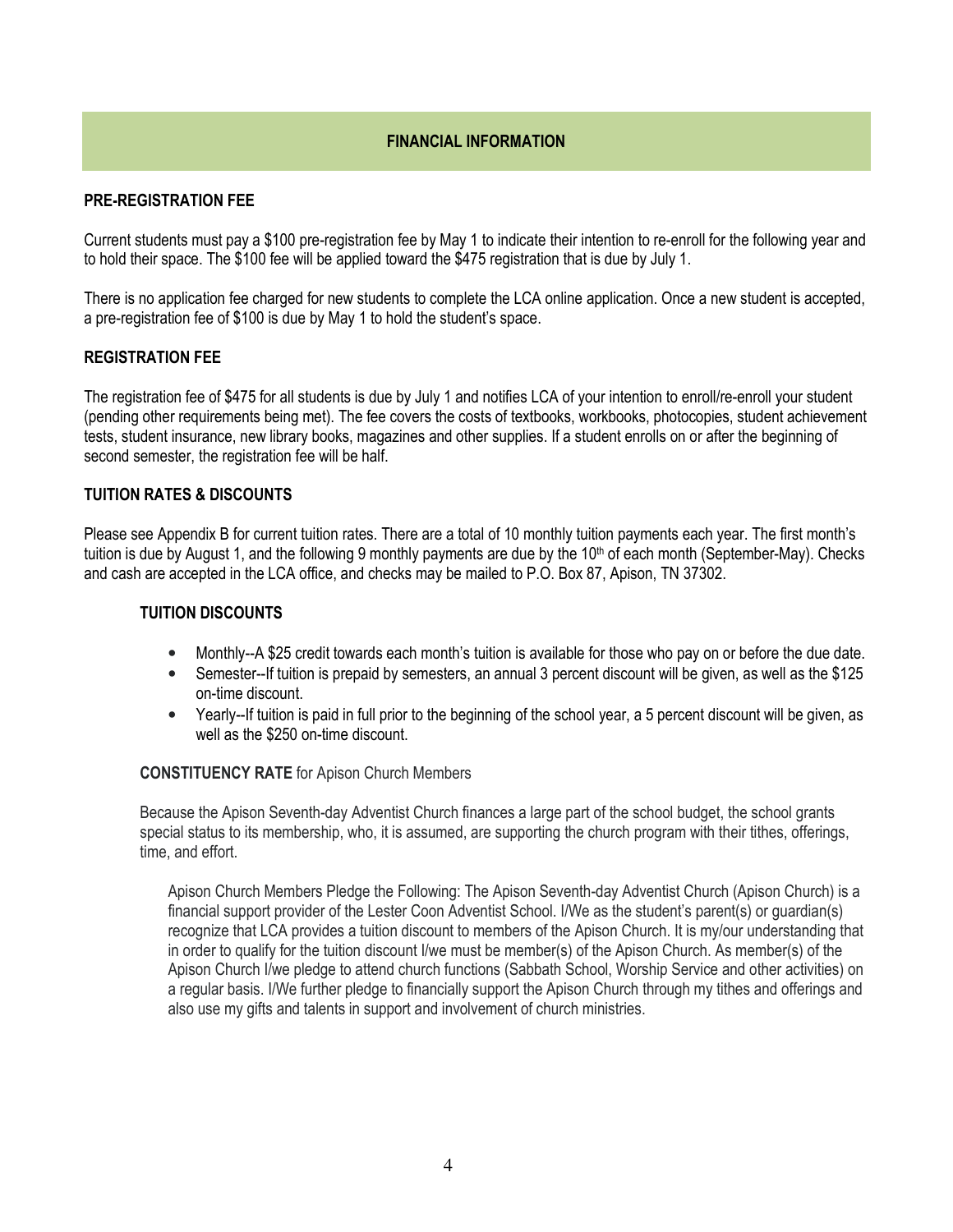### OTHER FEES

LCA SHIRT -- A \$10 fee for a school shirt will be billed on the September statement.

YEARBOOK -- A \$20 fee for the school yearbook will be billed on the November statement.

**GRADUATION FEE --** A fee of \$75 will be billed to each of the  $8<sup>th</sup>$  grade student accounts in April. This covers the graduation cap, gown, diploma, programs, two flowers per graduate, and the cake and punch for the reception. Any additional expenses will be paid by the graduates.

## PLACEMENT TESTING FEE -- \$25

RETURNED CHECK FEE -- If a check is returned from the bank for insufficient funds, the student's account will be charged a \$30 service fee.

#### FINANCIAL AID

Constituent parents/guardians (members of the Apison SDA Church) requesting financial aid must complete and submit a financial aid application along with supporting documentation to the Apison SDA Church by the date noted on the school calendar. If you are a member of another church, please contact that church for assistance.

## OUTSTANDING STUDENT ACCOUNTS

Tuition payments are due August 1 and then the 10<sup>th</sup> of each month (September-May). If arrangements have not been made by the  $20<sup>th</sup>$  of the month following a delinquency, the student will be suspended until arrangements have been made with the Finance Committee for re-enrollment.

### PRORATING OF FEES DUE TO WITHDRAWAL

REGISTRATION FEE: The responsible party for a student who voluntarily withdraws before September 1 will receive a 40 percent refund of the registration fee. The registration fee will not be refunded for students who withdraw on or after September 1.

TUITION: When a student is withdrawn from LCA, the following procedure should be followed:

- Have a conference with the Principal.
- Notify the classroom teacher and arrange a mutually convenient time to clean out locker, desk, etc.,
- Return completed withdrawal form to the front office to indicate the date of withdrawal for proration of tuition.

For those who voluntarily withdraw, tuition will be prorated down to a minimum of 50 percent of the monthly tuition rate, provided those steps are followed. For those asked to withdraw, the full month's tuition will be charged. Charges and billing will continue at the regular rate until all of the above steps are completed.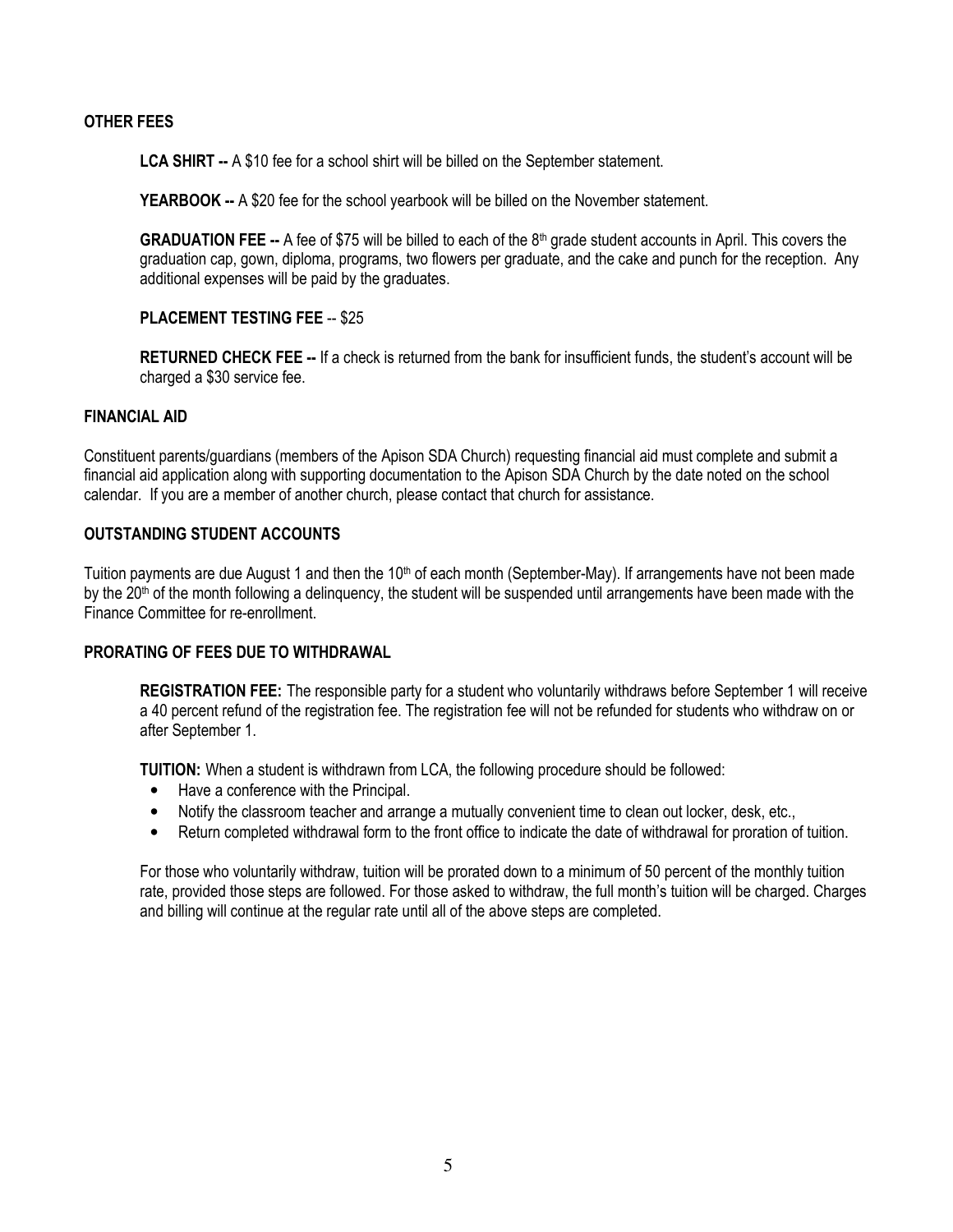## **ADMISSIONS**

Students who apply to LCA should:

- 1. Be open to developing a relationship with Jesus as their personal Lord and Savior
- 2. Respect the principles and practices of the Seventh-day Adventist Church
- 3. Be willing to strive to meet the Expectations for Students listed above (see page 3)

LCA does not discriminate on the basis of race, color, ethnic background, gender or country of origin and grants and makes available to each student all the rights, privileges, programs and activities generally made available to students. However, prospective students who hold beliefs or practices which uphold Satanism, wizardry, devil worship, black magic or Wiccan will not be accepted.

Students are not admitted on a first-come, first-served basis. Several factors are taken into consideration, including whether they have a sibling who already attends LCA, for example. To be placed on the waiting list, please call the school office.

## APPLICATION & ENROLLMENT PROCESS – New Students

- 1. Complete an online application at LesterCoonAdventistSchool.com.
- 2. Schedule a tour and a meeting with the principal or other LCA staff.
- 3. Students who have attended other schools should arrange for records to be sent to LCA. Homeschooled students will be placement-tested by a LCA staff member. A non-refundable placement testing fee of \$25.00 will be charged.
- 4. Wait for notice of acceptance to LCA.
- 5. Once you have been accepted, set up a Parent Portal (directions will be sent with your acceptance notification). The District Code for sign-in is: GCC-SDA.
- 6. Complete the online enrollment process, which includes uploading copies of birth certificate, consent to treat, health record/physical, and immunization records or waiver (see details below).
- 7. Pay the registration fee to let us know you are definitely planning to attend school at LCA in the fall. (All previous accounts at any other SDA school must be paid in full.)
- 8. Pay the first month's tuition by August 1.
- 9. Please do not hesitate to call the office (423-236-4926), if you have any trouble signing or uploading documents.
- 10. Attend classes on the first day of school ONLY if all these steps have been completed.

## CONTINUOUS ENROLLMENT for Returning Students

We offer continuous enrollment for returning students. Please ensure that all records are kept up-to-date online in the family portal at factsmgt.com. If you have changes in contact information, emergency information, student medical changes, please also call the office to alert us of the changes as well.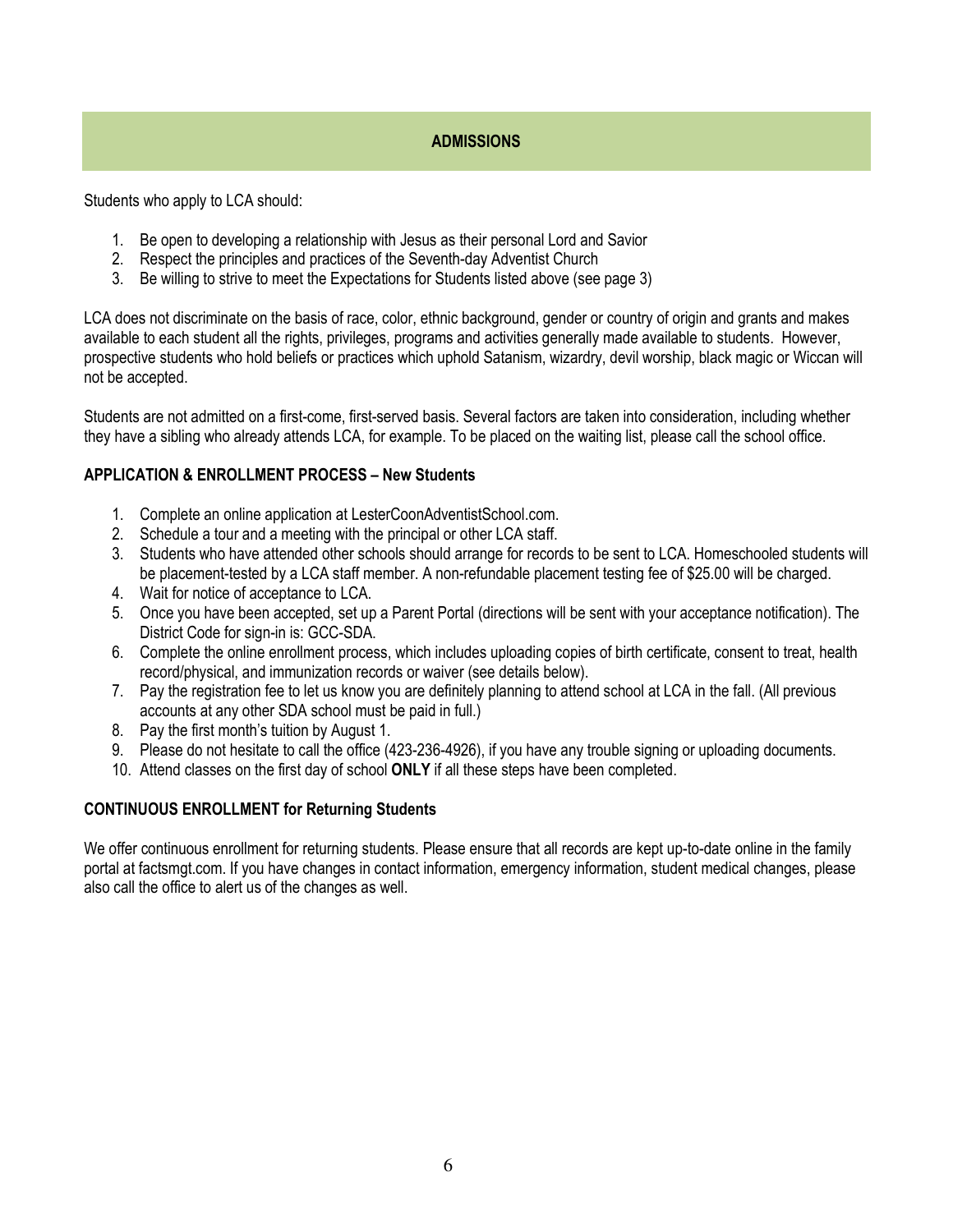## POLICIES RELATED TO ADMISSIONS

- AGE PLACEMENT -- The TN Education Code recommends that children entering Kindergarten be 5 years old by August 15 and those entering 1st grade be 6 by August 15. Special consideration will be given to individual requests for age exceptions that are brought to the principal's attention.
- PREVIOUS SCHOOL ACCOUNTS -- In keeping with conference policy, LCA requires that no student be accepted if they have an unpaid bill at LCA or any other school. LCA, likewise, cannot release a student's records until the student's bill is paid in full. If LCA finds that a family owes a bill to another school after already having been accepted, their child/children will be asked to leave LCA until proof is provided that satisfactory arrangements have been made with the school where that bill is owed.
- PHYSICAL EXAM AND IMMUNIZATIONS -- All new students not previously enrolled in Southern Union Conference schools are required to have a **physical** examination. All students are required by the State of Tennessee to maintain the proper and current immunization forms or waivers and present them at registration. This form is supplied by the Hamilton County Health Department at very low cost, or by a physician. State regulations regarding immunizations which affect all new students, kindergarteners and  $7<sup>th</sup>$  graders were changed in 2010. Immunization guidelines are available at registration and by request.

## • PROBATIONARY ACCEPTANCE

Following initial acceptance, there will be a one-semester probationary period beginning the first day of school for new and transferring students before final acceptance is granted. This allows time for verification of records as well as time to evaluate the student's adjustment to LCA. During that time a student may be asked to withdraw without cause.

### • HOME SCHOOL AND TRANSFER 8TH GRADERS

Homeschoolers and transfer students will not be accepted during the 8<sup>th</sup> grade year after the beginning of 2<sup>nd</sup> semester.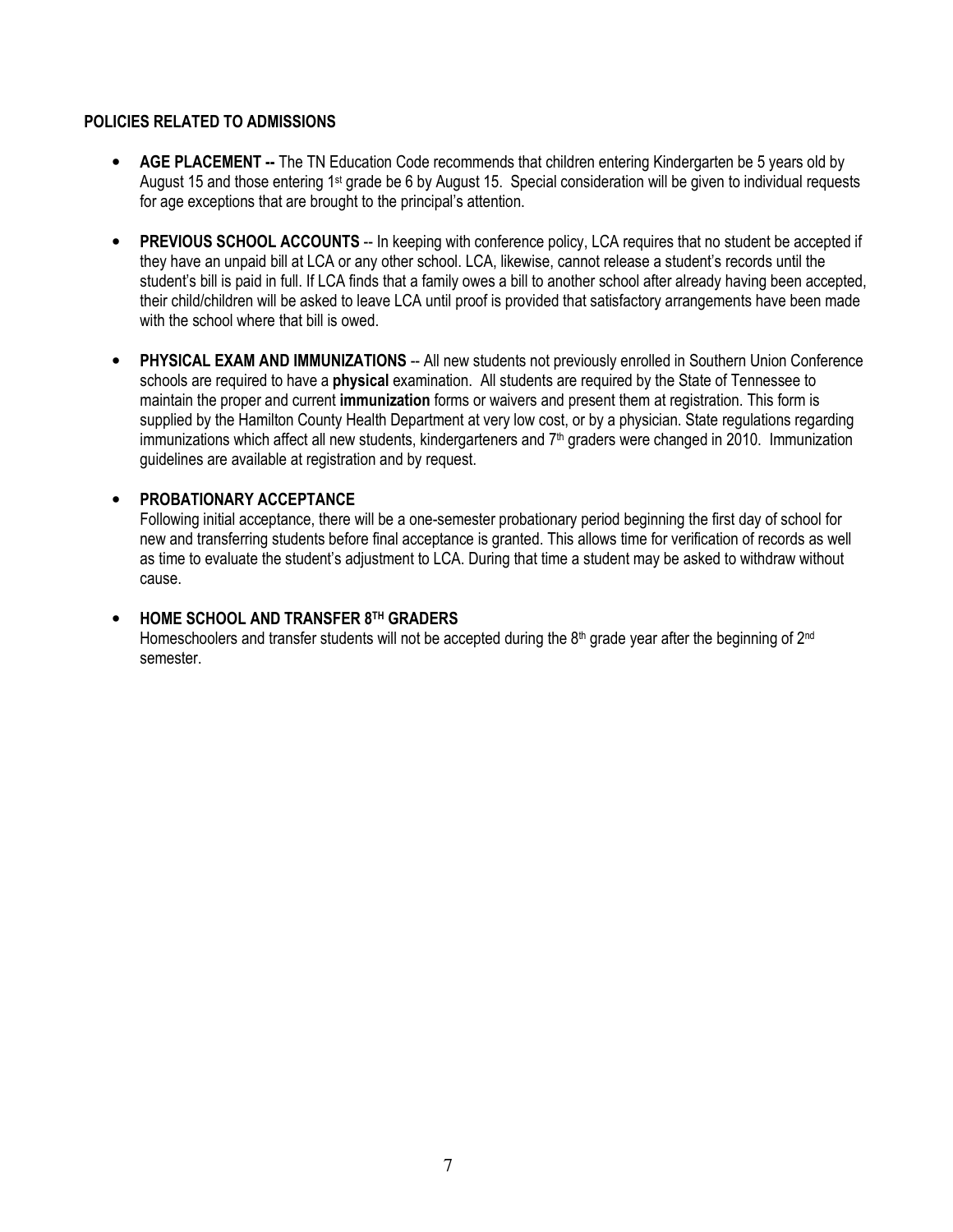## POLICIES FOR ENROLLED FAMILIES

#### **ATTENDANCE**

## SCHOOL HOURS

Regular school hours are 8:00 a.m. to 3:00 p.m. Monday through Thursday and 8:00 a.m. to 2:30 p.m. on Fridays, with holidays and exceptions noted in the current school calendar. We will attempt to notify parents in advance of any changes in regular school hours or deviations from the school calendar. Transportation to and from school is the responsibility of the parent.

## DROP-OFF AND PICK-UP

LCA is not state-licensed for before-school or after-school child care.

There is no teacher supervision of students before 7:30 a.m. Students should not arrive on campus prior to 7:30 a.m. unless previous arrangements have been made. Students must not be dropped off early and/or left without parent/guardian supervision. When students arrive at school between 7:30-8:00, they should go directly to their classrooms. Students should be in their seats and ready to begin class by 8:00. Students, who arrive after 8:00 am, must enter Main Entrance and be accompanied by the parent, who will sign them in and the student will take a dated paper to their teacher.

Students will be allowed to leave campus ONLY with a pre-approved adult. During the registration process, families will indicate which adults may pick up their children. In the event of an emergency, parents/guardians may call the office to add an authorized adult to the child's pickup list, but must follow up with written authorization.

Students should be picked up no later than 3:30 Monday-Thursday and 3:00 Friday. Parents or care-givers who arrive for student pickup more than 30 minutes after dismissal will be required to come to the office to sign out their student(s) and may, at the discretion of the staff, be assessed a fine of \$1.00 per minute to be paid when the student returns to school the next day. If possible, please notify the school if you are running late. Exceptions for emergencies can be made at the Principal's discretion.

#### TARDIES AND ABSENCES

LCA is obligated to follow state/county truancy regulations. State law requires every school to maintain regular class attendance. Students who miss 20 percent of their classes may be failed. Tennessee school laws place the responsibility on the parent/guardian to ensure that children are in school. To be considered on time, students should be in their seats and ready to begin class at 8 am. If a student arrives after 8 am the parent must come to the office and sign the student in. Never drive away leaving a child on the school porch unattended. As a courtesy, when a student is going to be absent or significantly tardy, and the school has not previously been notified, please call the school by 9:00 a.m. to let us know.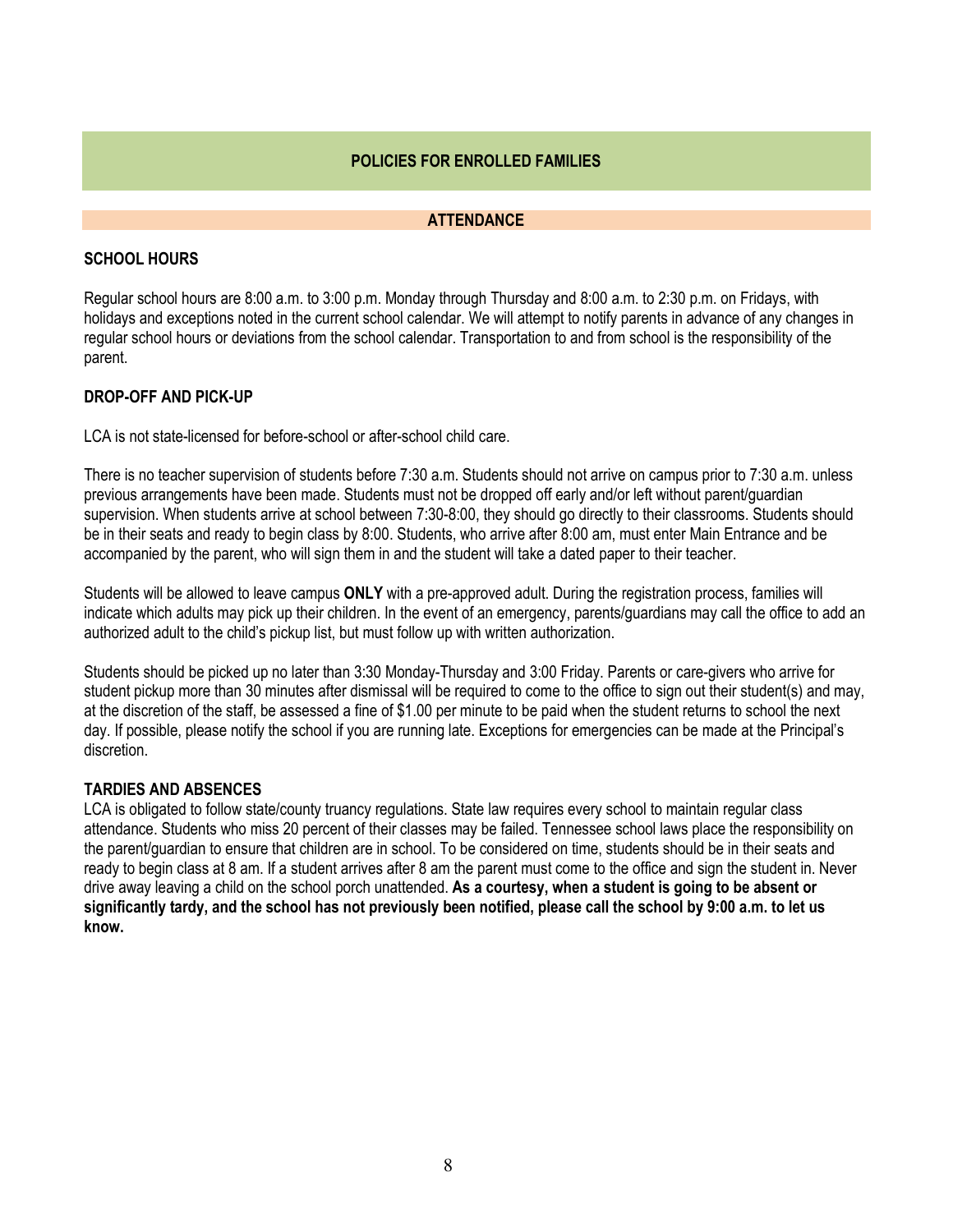An excusable tardy or absence is one caused by illness, death in the family, court appearances, or doctor/dental appointments, which cannot be made outside of school time. If a parent wishes to appeal an unexcused tardy or absence, he/she may make arrangements to meet with the staff. Parents have five days from the student's return to provide a written, dated excuse for the absence. Unexcused tardies and absences result in fines as follows:

| <b>Unexcused Tardies</b>                                              | Fine | <b>Unexcused Absences</b> | Fine        |
|-----------------------------------------------------------------------|------|---------------------------|-------------|
| 4 per quarter                                                         | \$25 | 5 unexcused absences      | \$25        |
|                                                                       |      | per year                  |             |
| 8 or more per quarter                                                 | \$50 | More than 5 unexcused     | Authorities |
|                                                                       |      | absences per year         | contacted   |
| $9th$ -- remanded to school board<br>$6th$ – remanded to school board |      |                           |             |

Fines must be paid in cash in order for the student to return to school. In the event of more than five unexcused absences in a year, in harmony with state law, the county authorities having jurisdiction will be contacted. Parents/Guardians of students who reach the ninth unexcused tardiness, or the sixth unexcused absence in a school year, will be remanded to the school board. Excessive tardiness and/or absences may impede acceptance for enrollment the following year.

FIELD TRIPS ATTENDANCE: Field trips, including those for community service, are approved school functions. All students are expected to participate. If a student's classroom is going on a field trip, and a parent/guardian does not wish for them to go along, it will be an unexcused absence.

PRE-ARRANGED ABSENCES FOR TRAVEL: If it is necessary for a student to be absent for any reason other than illness or death in the family--such as extended travel—parents should make arrangements with school personnel well in advance of the absence. Except in the case of emergencies, requests for absences should be made in advance for double the amount of time of the request. For example: If the request is for five days absence, the request should be made at least 10 school days in advance. Requests for up to five days total per year for vacation/travel may be submitted in writing to the teacher for approval by the Principal. Requests for more than five days, aggregate, must be submitted in writing to the School Board for approval. When a parent requests vacation/travel time according to policy and it is approved, while the absences will be unexcused, they will not count toward a fine or the total of unexcused absences that would lead to reporting the student to the authorities having jurisdiction in cases of truancy. Parents must also make arrangements with the teacher(s) before the absence for the student's work to be made up. Whether the work will need to be completed prior to departure or after the student returns is at the discretion of the teacher.

## LATE WORK DUE TO EXCUSED ABSENCE

All excused late work must be completed according to the following schedule: double the number of days absent plus one. If handed in later, no points will be given. (Example: 2 days absent; 5 days to submit work.)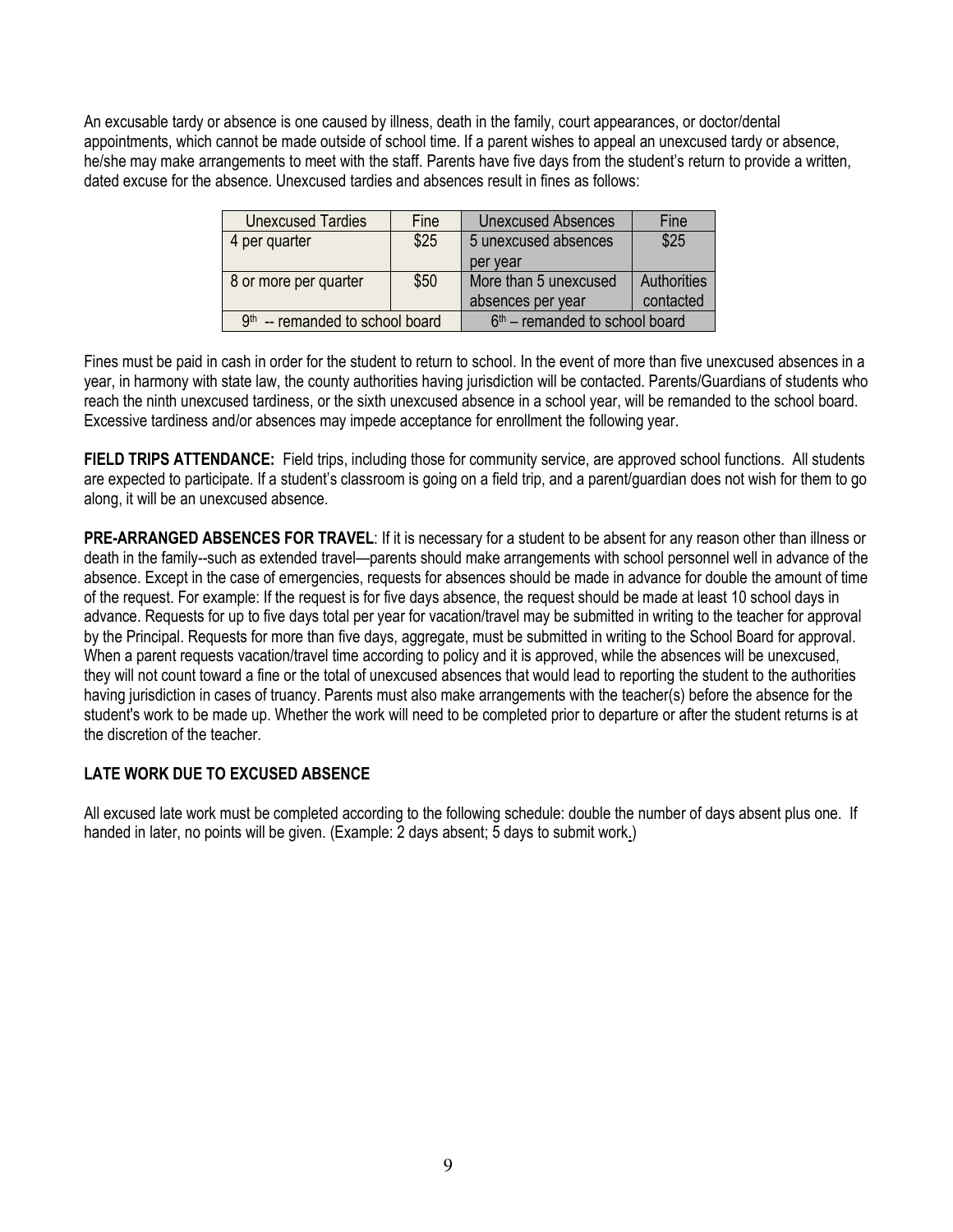#### ACADEMIC POLICIES

## ACADEMICS

As part of the wholistic development we strive for at LCA, academics is a high priority. Using the NAD curriculum, the NAD standards, and/or emergent learning in both our indoor and outdoor classrooms, we emphasize hands-on, experiential, learning that is developmentally appropriate to learn Bible, Math, Reading/Language Arts, Social Studies, Science, Music, Art, P.E. and Keyboarding (4-8). In addition, students benefit from educational field trips, community service, and mission outreach projects. LCA has a low student-teacher ratio, and differentiates instruction when appropriate and feasible.

## FINE ARTS

Because of the positive correlation between Art, Music, and the development of mathematical ability, as well as the recognition that creativity is one of the most incredible gifts God gives to each of us, all students are required to participate in Fine Arts. Art Class is taught weekly in grades K-8.

Grades K-8 students attend music class twice each week and participate in choir, chimes, and a variety of other classroom music experiences. Additional practices may be scheduled before church performances and seasonal concerts (Christmas Concert, Spring Concert, etc.) The music schedule is published at the beginning of the school year, and it is expected that all students will be present for all scheduled performances. Please limit requests for exceptions to true family emergencies.

#### HOMEWORK

At LCA, we generally do not assign a lot of homework. However, if assignments are not completed during the school day, it is the student's responsibility to complete them at home. Late work takes an enormous toll on both the student and the teacher, and we ask that parents/guardians take responsibility for making sure students complete any homework and turn it in the next morning, unless other arrangements have been made.

Each teacher will communicate his/her own late work policy to families. Students who have late/missing work may forfeit recesses, activities, and/or a significant number of points on the assignment. If the problem persists, a conference between student, parents, and teacher will be arranged. A second conference will require the involvement of the principal. Lower, and even failing, grades should be expected as the natural consequence of habitually missing assignments. Other possible consequences may include suspension, being asked to withdraw from school, or not being readmitted in a subsequent year.

#### GRADING SCALE

|      |            | C+   | 77 - 79   |
|------|------------|------|-----------|
| A    | $93 - 100$ | C.   | 73 - 76   |
| А-   | $90 - 92$  | $C-$ | 70 - 72   |
| B+   | 87 - 89    | D+   | $67 - 69$ |
| B.   | $83 - 86$  | D.   | 63 - 66   |
| B- 1 | $80 - 82$  | D-   | $60 - 62$ |
|      |            | F.   | $0 - 59$  |

#### REPORT CARDS

Report cards are issued after each quarter and will be shared with parents during parent-teacher conferences or mailed home. Each custodial parent/guardian, who so desires, will receive a copy of the report card. Fourth quarter grades will be issued when financial accounts are current.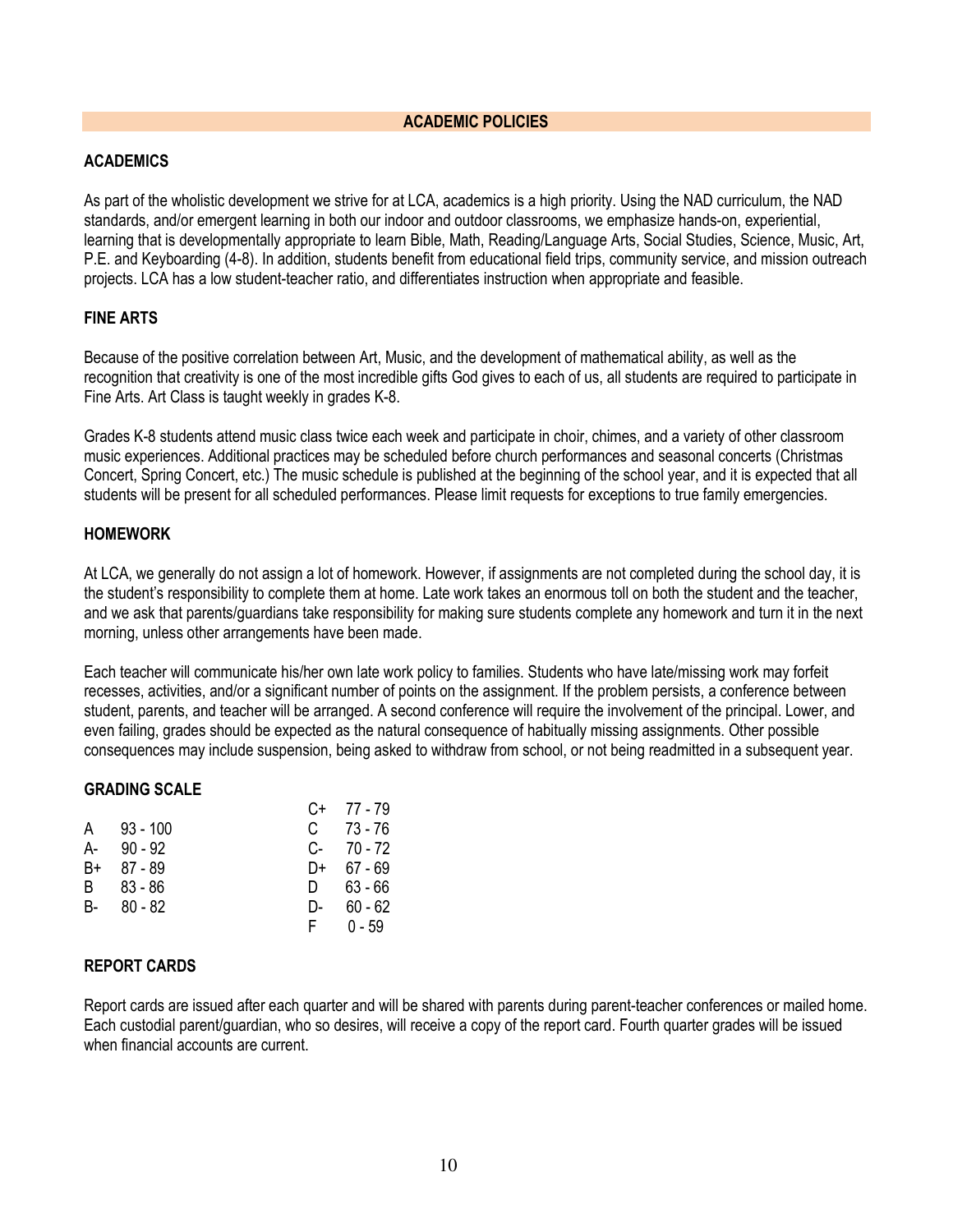## PARENT-TEACHER CONFERENCES

Parents agree to meet with teachers at the end of the 1<sup>st</sup> and 3<sup>rd</sup> quarters as outlined in the LCA School Calendar, or as requested by the teacher, to discuss each student's progress. A parent/guardian is welcome to request an appointment with a teacher at any mutually agreed-upon time.

## AWARDS

Principal's List: To qualify for the Principal's List, students must have an average GPA of 3.8- 4.0 in all subjects. They cannot have any grade below a B-. They can have no unexcused absences in performances/programs. They cannot have excessive unexcused absences or tardiness. Such students will be recognized each semester.

Honor Roll: To qualify for the Honor Roll, students must have an average GPA of 3.5-3.79 in all subjects for that quarter. They cannot have any grade below a C. They can have no unexcused absences in performances/programs. They cannot have excessive unexcused absences or tardiness. Such students will be recognized each semester.

Attendance Award: Each student who has no absences or tardiness, having perfect attendance for a nine-week period, will be recognized each quarter. Those who have perfect attendance for the entire year will be recognized at graduation.

Fruits of the Spirit Award: Each year a student will be selected for recognition based on the following qualities: Kindness, helpfulness, courtesy, respect, cooperation, cheerfulness, Christian love, encouragement, faithfulness, and friendliness. In short, he or she must exhibit the Fruits of the Spirit, Galatians 5:22. It is understood that the student selected will also demonstrate their faithfulness by turning in their school work in a timely manner. The student selected will be recognized at graduation, and his or her name will be placed on the Fruit of the Spirit plaque at the school entryway.

## TYPES OF DIPLOMAS

Upon completing the eighth grade, students meeting the requirements will receive a Standard Certificate of Graduation. The requirements are a passing grade (D and above) in all of the five core subjects: Bible, Math, Social Studies, Language Arts and Science. In certain cases a student may receive a Certificate of Completion (attendance), which means the student has a final grade of F in one or more of the five core subjects, or who has had significant accommodations. Parents of  $8<sup>th</sup>$  Grade students who may receive a Certificate of Completion will generally be notified by mid-year. All  $8<sup>th</sup>$  grade students will be eligible to participate in the graduation program provided their behavior record is acceptable, and their student account current.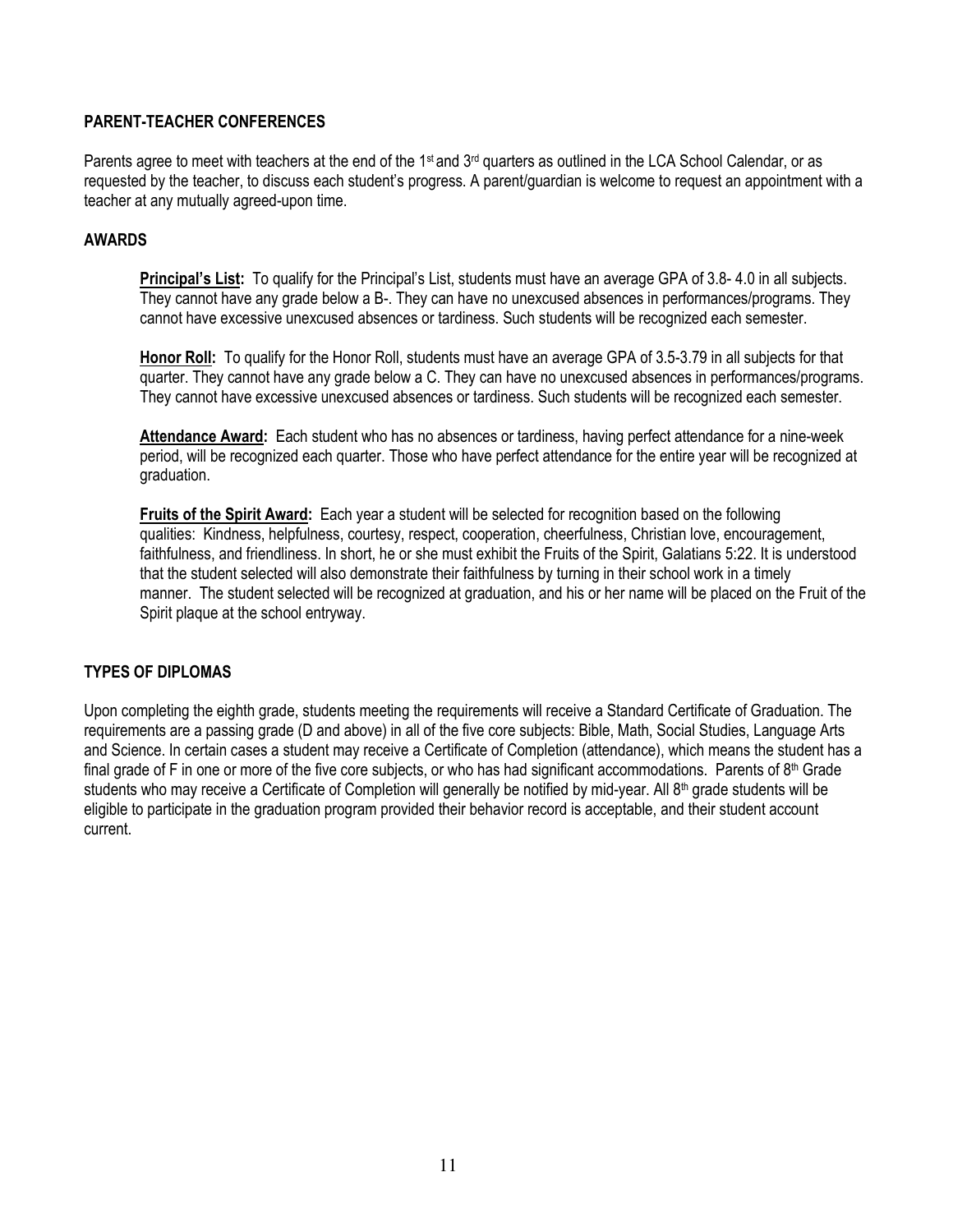## HEALTH and SAFETY POLICIES

#### BULLYING

Bullying, shunning, and harassment is harmful and unlawful. Bullying, shunning, and harassment will be taken seriously, and will be dealt with according to Georgia Cumberland Conference policy.

## CONTACT INFORMATION

Please notify LCA of any changes to your contact information. In the event of an emergency, every student should know their parent/guardian's cell phone number. Parents are responsible for making sure students have memorized these numbers.

## COVID 19

A separate Health Policy has been provided and is available for protocol during the pandemic.

## **ILLNESS**

When your child is ill, he/she should be kept home. We encourage you to keep your child home if they show any of the following symptoms:

- Swollen glands or sore throat
- Fever currently or within previous 24 hour period
- General signs of illness such as vomiting, earache, headache, listlessness, or weakness
- Discharge or crusting around eyelids, eyes pink in appearance (Pink Eye)

Any contagious illness or condition must be reported to the Principal in accordance with local laws, regulations, and conference policy.

If your child has an on-going illness or condition, please notify the teacher and the Administrative Assistant so that special needs are documented and necessary precautions can be taken. For example, allergies, seizures, known learning disabilities, etc. should be brought to the attention of the child's teacher and Administrative Assistant.

## LICE

All students may be checked for head lice at any time the principal knows or suspects an exposure has occurred or that symptoms are being presented. If a child has head lice, the following procedure must be followed:

- $\ddot{\bullet}$ A parent must notify the school whenever a child has a head lice problem.
- $\ddot{\bullet}$  When a child is first diagnosed with head lice, a parent must provide proof (product receipt or packaging) that the child has been treated for head lice before he or she can return to school.
- The child will be checked by the principal or a teacher for nits upon return to the classroom. If not free of nits or lice, the child must return home for further treatment.
- $\ddot{\bullet}$ Upon return and a clear check by the principal or a teacher, the child will be readmitted.
- $\ddot{\bullet}$  The child will again be checked in 7 to 10 days. If lice are present, the child must be kept home and the treatment must be repeated. The child must be cleared by the principal or teacher before reentering the classroom.
- $\ddot{\bullet}$ Students will continue to be checked periodically throughout the school year.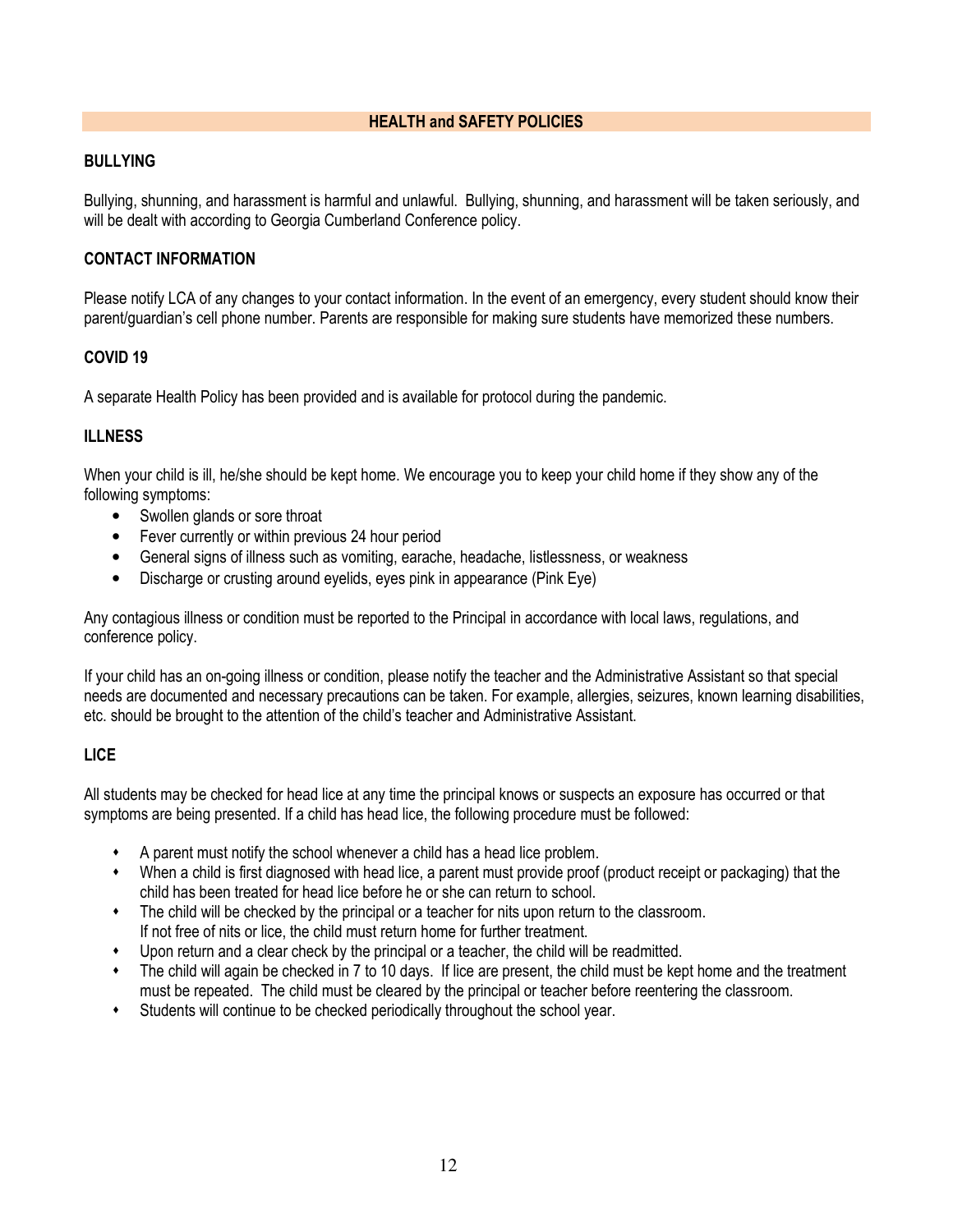## MEDICATIONS

Parents/guardians must bring any medications that students need to take during school hours to the office, where they will be stored in a reasonably secure location. Parents/guardians must complete the appropriate permission forms. No medication is to be in a student's possession during school hours.

- Prescription medications -- All prescription medications must be brought to the School Office by the parent/guardian in the original pharmaceutical container, clearly labeled as to the name of the student, the name of the medication, the appropriate dosage, and the time for each dose.
- Non-prescription medications -- If parents gave permission on the *Permission to Treat Form* that is part of the online registration packet, LCA staff may, on occasion, administer certain over-the-counter medications such as antibiotic ointment, anti-itch cream, Benadryl, Ibuprofen, Acetaminophen, or Charcoal. However, it is not guaranteed that these items will always be in stock at the school.

## SAFETY DRILL PROCEDURES

- $\ddot{\bullet}$  Fire Drill: When the fire alarm sounds, students must leave the building immediately in an orderly and quiet manner, go quickly in lines to designated areas, turn and face the teacher/aide, and wait silently for roll call and the signal to reenter in an orderly fashion.
- Tornado Drill: In the event of a tornado drill, students must move to the designated area under the direction of the teachers/aides and assume a crouching position until the all-clear signal is given. A flashlight is provided for each room.
	- o Primary 1: Girls' Restroom
	- o Primary 2: Boys' Restroom
	- o Grades 4-5: Galley Kitchen (refrigerator side)
	- o Grades 6–8: Galley Kitchen (side opposite the refrigerator)

## STUDENT ACCIDENT INSURANCE

The school carries an accident insurance policy, which covers medical payment for school accidents in excess of the family or employer group insurance. This policy is in effect when the student is:

- On the school grounds when school is in session.
- Participating in a school-sponsored or school-supervised activity.
- Traveling directly from home to school or from school to home on days the student was in attendance at school.

Should the student be injured under these conditions, parents should:

- File a report with the school within 24 hours of the time of the accident.
- File a claim to collect payment from the family or employer group insurance.

When the parent/quardian is given the Student Accident Insurance claim form, he/she will be asked to sign an acknowledgement of receipt. In the event they decline to use the Student Accident Insurance, they will be asked to sign a waiver to that effect.

Accident insurance is available (and in some instances required) for visitors such as home-schoolers who wish to be a part of the music program, participate in field trips, etc.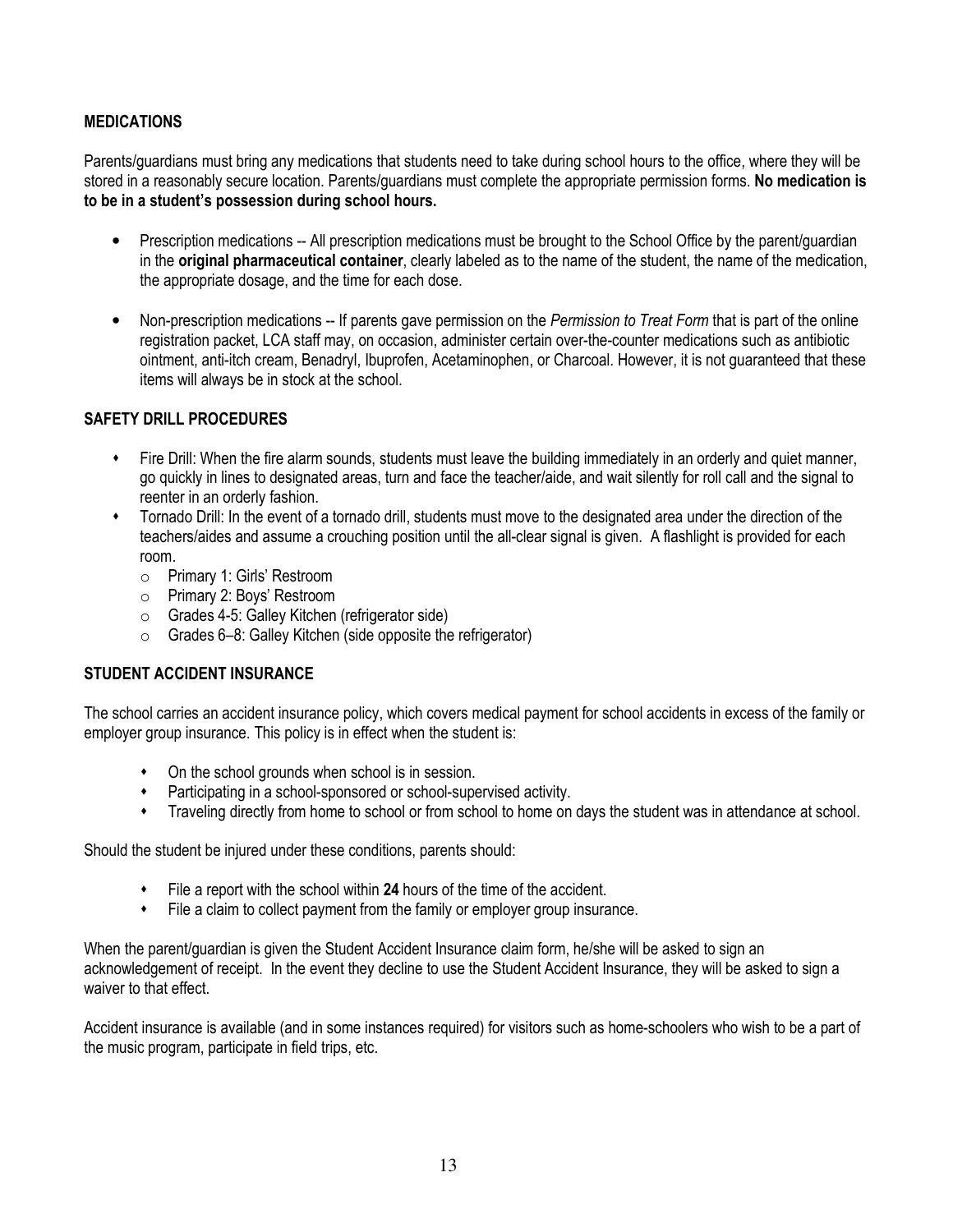## STUDENT PICKUP AUTHORIZATION

Students will be allowed to leave campus ONLY with a pre-approved adult. During the registration process, families will indicate which adults may pick up their children. In the event of an emergency, parents/guardians may call the office to add an authorized adult to the child's pickup list, but must follow up with written authorization.

## **VISITORS**

For the safety of both students and teachers, the front doors of the school are locked soon after school begins, during school hours and unlocked near dismissal. Visitors are asked to go to Main Entrance after 8:00. All visitors must register their arrival and departure via the "sign in" form in the office.

## WEAPONS POLICY

Students are not permitted to possess weapons or dangerous instruments of any kind on school grounds, buildings, buses/vans (used for outings) or at school-related or school-sponsored activities away from school facilities, as dictated by the Georgia-Cumberland Conference Board of Education. Weapons and dangerous instruments include but are not limited to:

- $\bullet$  Firearms, pistols, revolvers, shotguns, rifles, BB/pellet guns, zip guns, stun guns, Tasers, and/or any other device capable of chemically propelling a projectile.
- Cutting and punctuating devices such as dirks, daggers, knives, disks with points or blades, and/or razors.
- Explosive and/or incendiary devices such as pipe bombs, time bombs, cap guns, containers or flammable fluids, matches, and/or other hazardous devices.
- $\bullet$ Any instrument which could be used for the purpose of inflicting harm or injury.

Any school employee can confiscate any device used as a weapon. The Administration reserves the right to take any disciplinary action deemed appropriate in response to a weapons policy offense. Upon receipt of information that a student is suspected of violating this policy, the principal or a teacher will notify the student's parent(s) or quardian(s). Administration's response to any violation of the weapons policy may include the involvement of law-enforcement officials.

## WEATHER (Snow, storm alerts, etc.)

LCA does not automatically close when Hamilton County Schools close. Calling posts, FACTSIS messages, and/or texts from teachers are the primary means of communicating school closings.

## WHEELED RECREATIONAL EQUIPMENT

For safety reasons, In-line skates, roller skates, skateboards, and other recreational equipment with wheels are not permitted on campus.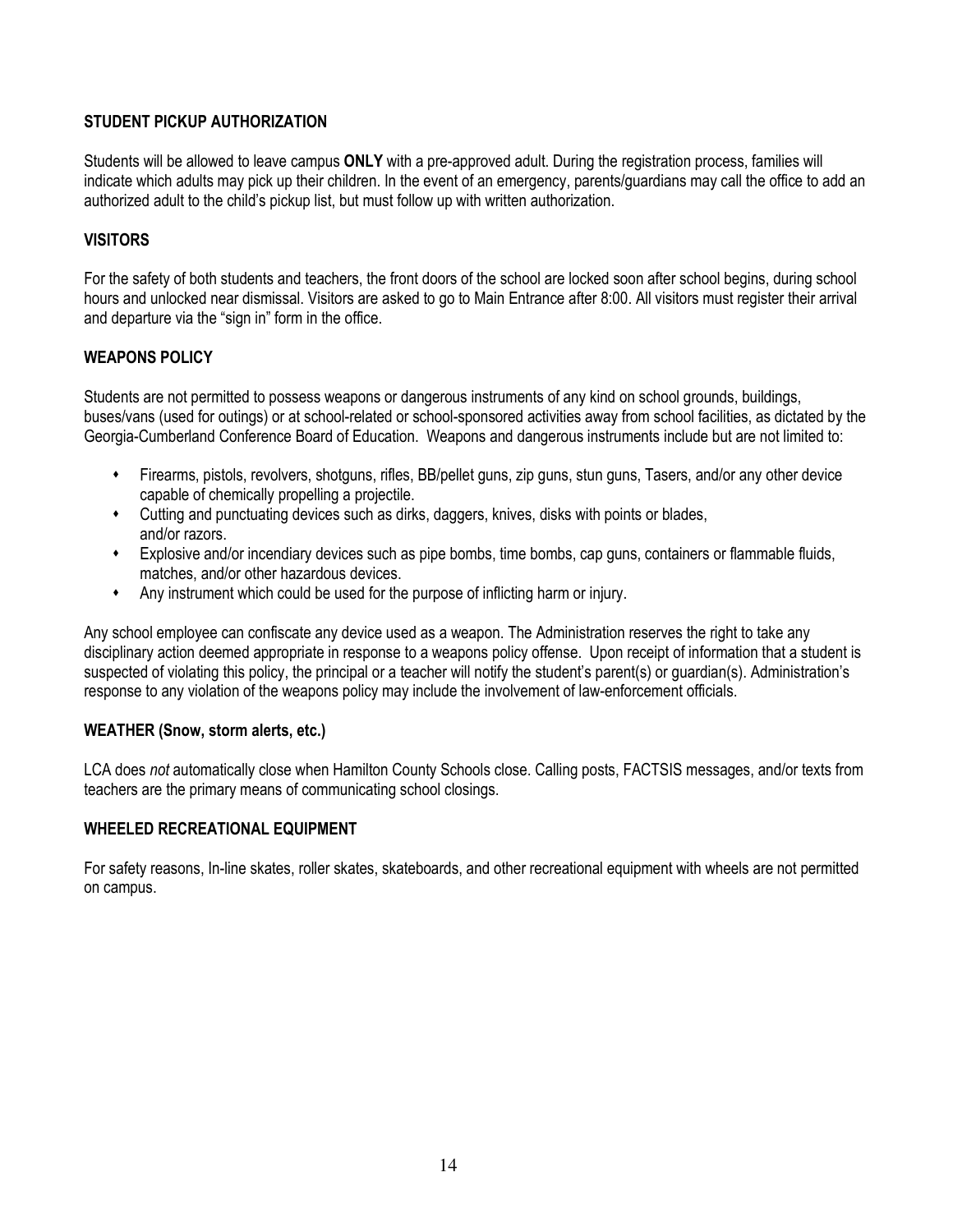#### DRESS CODE

All students are required to wear appropriate attire. Simplicity, modesty, decency, and functionality should be the guiding principles for selecting clothing. Due to Forest School and time spent outside, it is imperative that students have weather-appropriate clothing with them at school.

No cartoons, writing, or inappropriate material is permitted. Teachers have final say on dress code standards with full support from the School Board. If a student is wearing something inappropriate, has no backup clothing, and the parent or guardian is unable to bring a replacement, he/she may be asked to wear an article of clothing provided by the school. The student will be sent to the office in most cases, or otherwise isolated, until the issue is resolved. Students failing to comply may face corrective actions, and inappropriate items may be confiscated. Gothic or gangster style clothing is never appropriate school attire.

**Pants** –Should be in good condition with no rips and meet the school standards of modest functional wear. Quickdrying outdoor wear is preferred. Jeans and cargo pants are permitted, though ease of drying should be considered. (Chains, added buckles, cords, lacings or other accessories and decorations are not permitted). No pajama pants or sweat pants. No leggings, jeggings, or yoga pants may be worn as the outer layer (under other layers for warmth are fine).

Shorts – Uniform, gym, or basketball shorts may be worn in warm weather if walking-length (preferably just above the knee, but at least half way between inseam and knee) and must meet the same criteria as pants.

Skirts, Dresses and Jumpers – Skirts, dresses, and jumpers are discouraged. If worn, they must be of modest fit and length (just above the knee or longer). Girls in grades K-5 should wear shorts under skirts, dresses and jumpers for modesty. Sixth to eighth grade female students must bring a change of clothing for physical education class if they don't wear shorts under their skirts.

Belts - Belts are not required but should be worn when needed.

Shirts – Appropriate styles include button-up, polo, and t-shirts and can be short or long-sleeved unless otherwise instructed by their teacher. Quick-dry fabrics are preferred. No cartoons, writing or inappropriate material is permitted. Shirts must be proper size and fit, with emphasis on the length. To determine proper length, raise arms fully above head. If there is a gap between the belt line of the pants and the bottom hem of the shirt, the shirt is too short. Sweaters and sweatshirts can be worn over collared shirts in cooler weather. Coats and jackets can only be worn indoors with permission from a teacher.

Hats – Must be removed inside buildings, during prayer, and at other times teachers deem appropriate. Hoodies may not be worn over head inside buildings.

Shoes – Must cover toes and sides of feet and be worn at all times. Students must have tennis-type shoes for PE Class and recesses.

Hair – Must be neat and clean. Unnatural hair colors or unusual/extreme styles are not permitted. Both girls and boys are expected to wear their hair in a style that freely allows participation in all school activities. Hair must be neatly groomed and kept back from the face. The administration reserves the right to determine whether or not a particular style, color or length fits dress code standards.

Jewelry - No jewelry of any kind, including rubber bracelets, is to be worn on the premises. Watches that do not resemble jewelry and medical IDs are acceptable.

Make-up – Nothing that detracts from the natural appearance is to be worn, including colored nail polish.

**Body-art** – Tattoos, temporary tattoos, or drawing/writing on the body is not permitted, including drawing on the hands.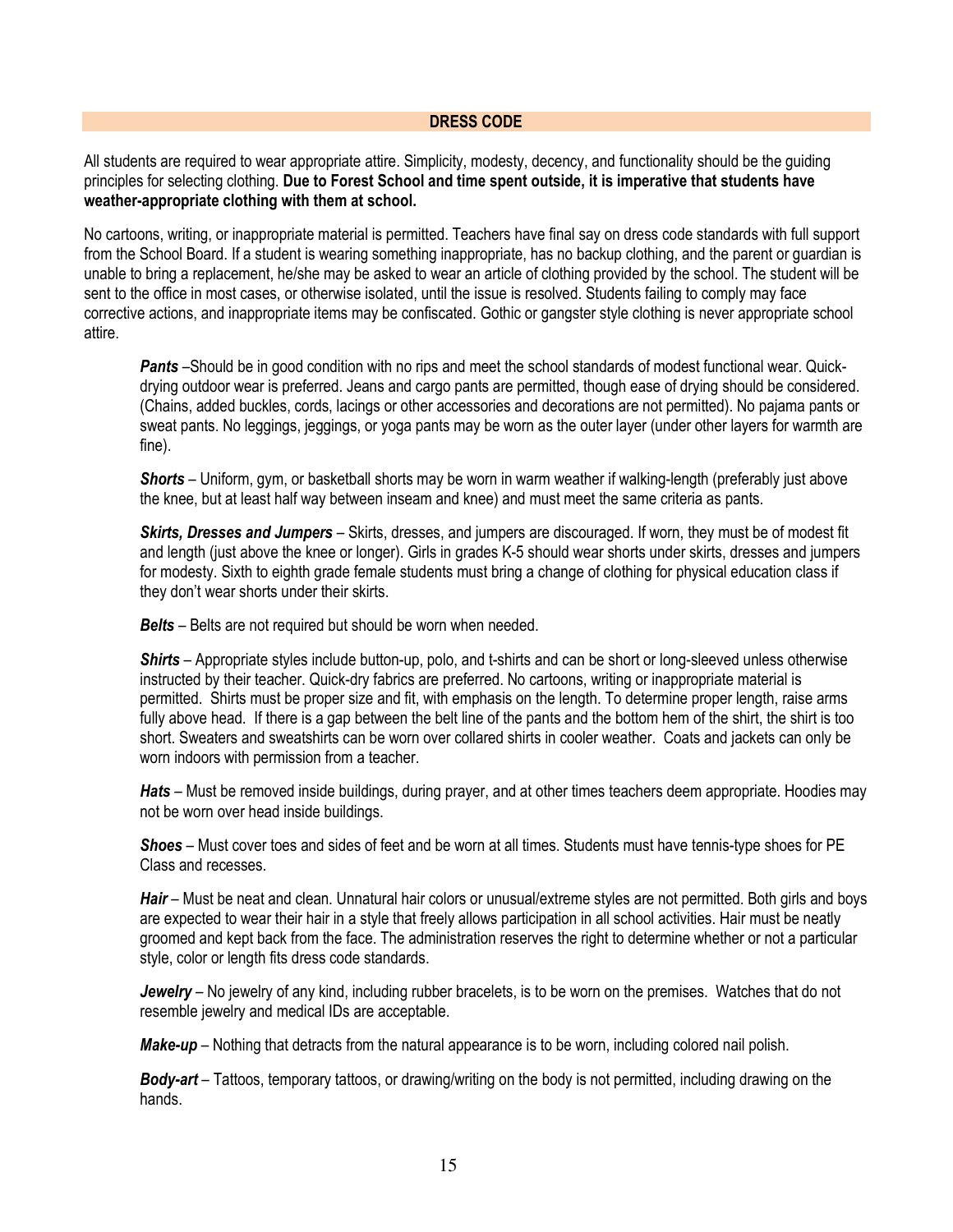### OTHER REGULATIONS

#### BOOKS (library books and textbooks)

Library books may be checked out for two weeks and may be renewed for another week. Students will be trained in correct checkout and return procedures. Failure to properly check out books will be cause for discipline. Families are urged to make sure their child has no overdue library books. The on-line catalog can be viewed through the LCA Website.

Students must also take good care of all textbooks provided for their use. Any lost or damaged library books or textbooks will be billed to the account of the student, to be paid in that month's billing cycle

#### BULLYING

Bullying, shunning, and harassment is harmful and unlawful. Bullying, shunning, and harassment will be taken seriously, and will be dealt with according to Georgia Cumberland Conference policy.

#### CELL PHONES

Our strong preference is that students' cell phones should not come to school at all. If a family has a compelling reason for needing a student to have a cell phone with them, the phone must be given to the Administrative Assistant in the office immediately upon the student's arrival at school and it should not be used during the school day. Cell phones may be retrieved when the student leaves for the day. If a student fails to give their phone to the Administrative Assistant when they first arrive in the morning, his/her cell phone will be confiscated until the parent/guardian comes to pick it up. More than one infraction may cause the student to lose the privilege of bringing a cell phone to school.

#### CHEWING GUM

Gum will not be allowed on the school premises unless approved by the Principal.

#### CLASSROOM VISITS

The school encourages parents to observe their children's progress on different occasions during the school year, but also asks that arrangements be made in advance. Unscheduled visits are often disruptive to the classrooms. Student visitors from other schools will not be allowed to remain for the entire school day, due to insurance regulations.

#### CONFISCATED ITEMS

Confiscated items (other than illegal or obscene items or items that must be held as evidence) may usually be picked up after school by the parent or guardian. If the same or similar item is confiscated again, the item may be disposed of at the LCA staff's discretion.

#### DAMAGE

Any damage, accidental or intended, to the physical plant, equipment or appliances of the school will be the responsibility of the involved student's parent or guardian. The amount of the damage will be assessed by the school. Transcripts or diplomas may be withheld or other action may be taken if damages are not paid for promptly.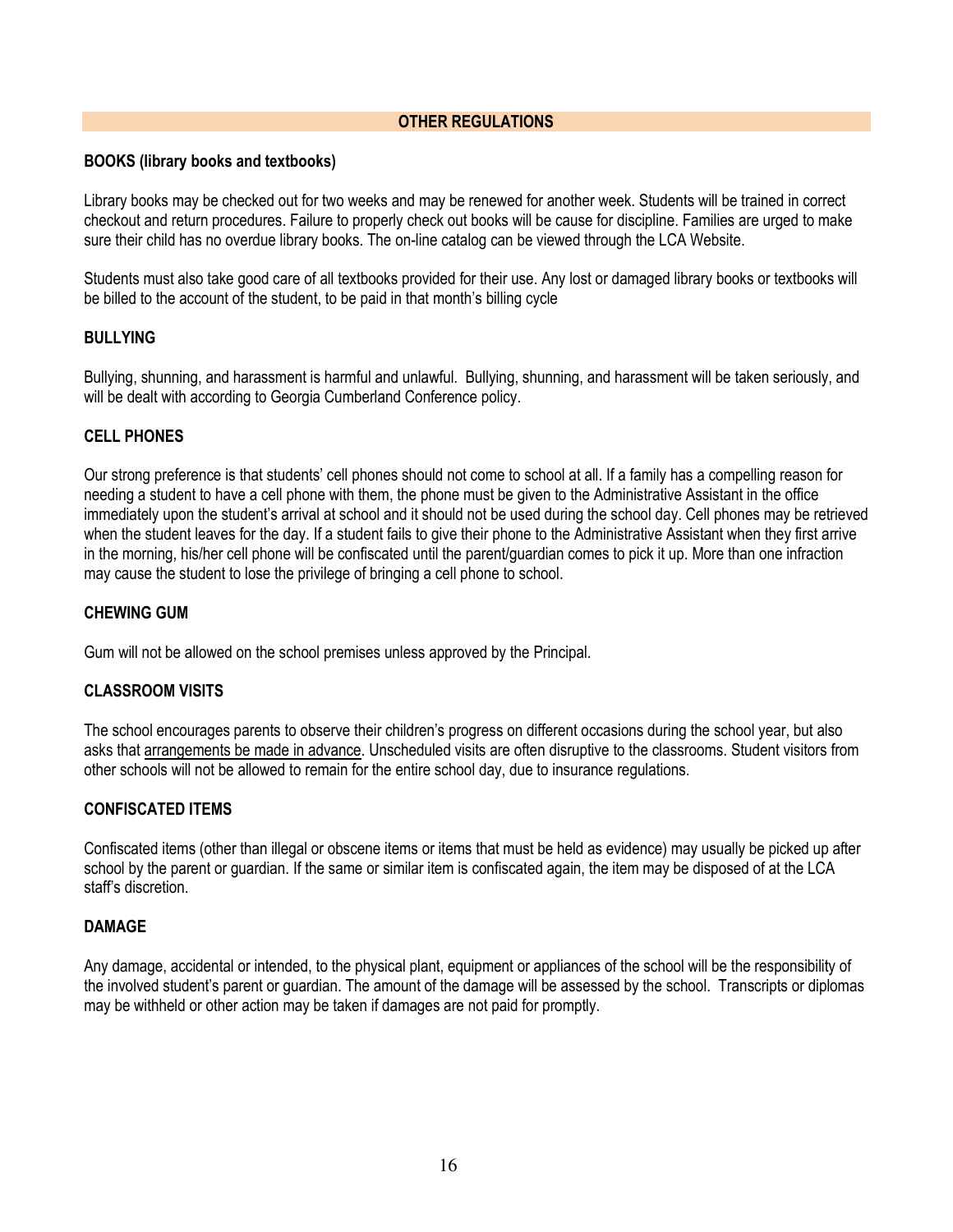## DATING

Dating should be saved for a little later in life. Students are expected to usually be involved in group games during free time rather than hanging out as "couples."

## DRUGS

Students who bring tobacco, drugs or alcohol in any form on campus will be reported to the appropriate law-enforcement officials. If Administration becomes aware of off-campus usage of one or more of the above substances, parents will be notified and students will be subject to discipline or dismissal from school in accordance with Georgia-Cumberland Conference policy.

## **ELECTRONICS**

No electronic equipment or software, CDs, DVDs, thumb drives, zip drives, iPods, etc., should be brought to the school unless the teacher grants written permission.

## FOOD

In keeping with the health standards of the Seventh-day Adventist Church, each child should bring a healthy and nutritious lunch to school each day. Because of the effects of refined sugar on learning behavior, parents are urged to limit this ingredient in students' lunches. Although allowed, students are discouraged from bringing meat products in their lunches. Unclean meats and caffeinated drinks are not permitted. Each child is expected to eat his or her own lunch (no trading food) unless permission is granted by the teacher. Each student must provide his or her own silverware, plates, bowls and other needed eating utensils.

Food and drinks should be consumed only at designated times and in designated areas as instructed by teachers. For students in grades K-5, please send lunches that can be eaten outside without needing to be heated in the microwave. If teachers do allow students to use the microwaves, students are responsible for cleaning up after themselves in the kitchen.

Hot lunch menus will be made available and students can purchase hot lunches two days a week, when available. Orders are placed at the beginning of each quarter.

Vegetarian dishes and non-caffeinated drinks are preferred at school-sponsored functions.

#### HALLWAY ETIQUETTE

Out of respect for school staff who are working and other students who are learning, students should walk quietly in the hallway and avoid any kind of noisy interactions.

#### LANGUAGE

Students should use language that is respectful and refined. Students who swear or use unbecoming language will be subject to discipline or dismissal from school.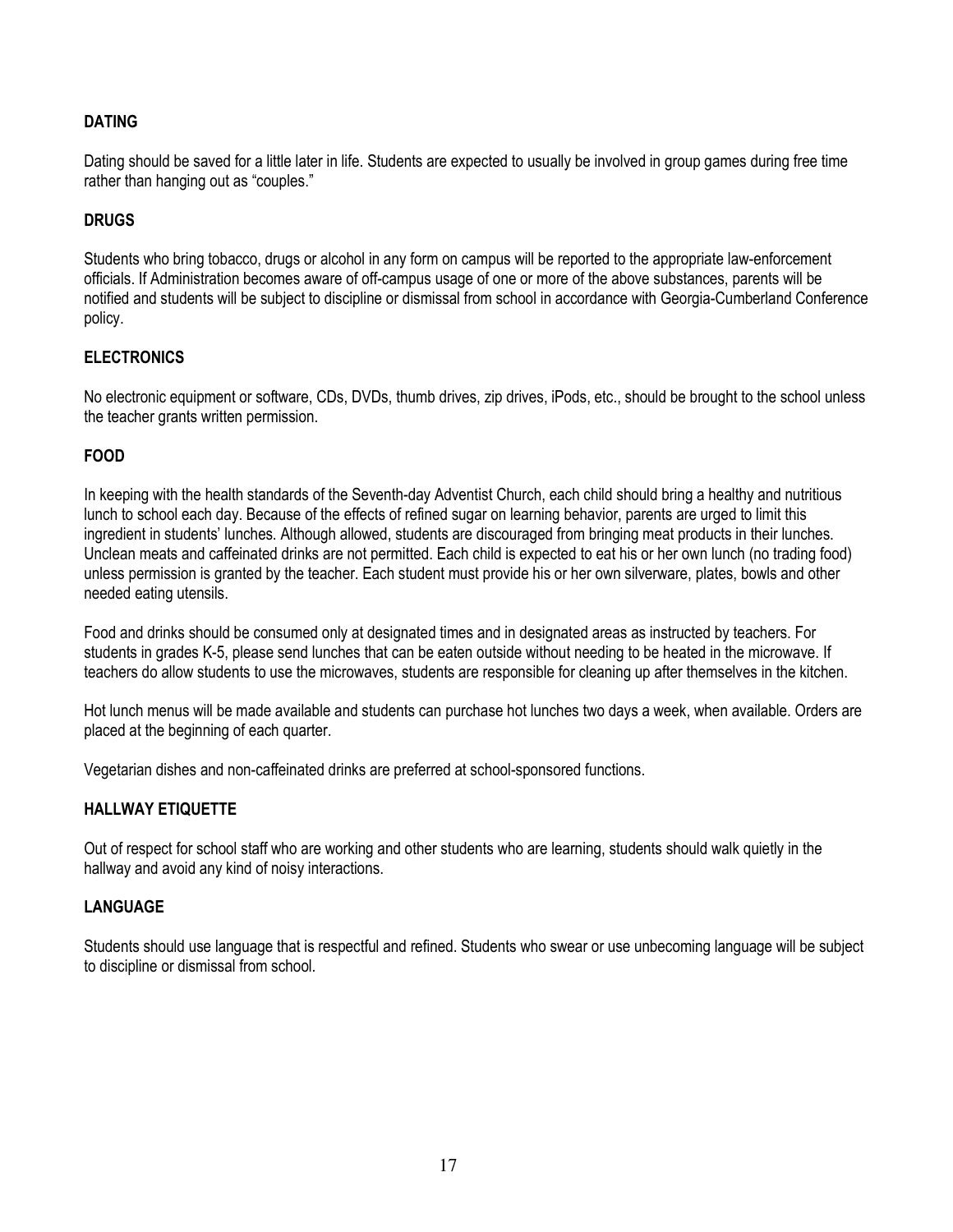## **LOCKERS**

Students assigned a locker are honor bound to use their own lockers and stay out of others' lockers at all times, and not tamper with them in any way. Lockers must be kept clean and free from decoration both inside and out, except as the school may direct (for example, on a "decorate your locker" day). Locks of any kind are not permitted. Students understand that teachers may check their lockers and their contents at any time for any reason.

## LOST & FOUND

Please label your child's personal items such as hats, gloves, coats, lunch containers, book bags, slippers, notebooks, markers, etc. If something is missing, after checking with a staff member, you will be directed to the Lost and Found Area. The school cannot be responsible for lost items. Please check for lost items on a regular basis. After 30 days in Lost and Found, those items, not claimed, will be disposed of at the school's discretion, or given to charity.

## LOSS OR DAMAGE

The School is not responsible for personal property brought to the school or brought on school activities by a student, parent, or other visitor.

#### MEDIA (TV, movies, games, inappropriate images)

- Movies and DVDs shown at school that are rated beyond "G" must be approved by the staff in council before they are shown.
- Discussing questionable television programs, movies, and games at school will be strongly discouraged.
- Students who possess improper literature and/or pictures, or other items will be subject to discipline or dismissal from school.

#### MEDIA RELEASE FORM

The Georgia-Cumberland Conference of Seventh-day Adventists (GCC), SAU students and staff, and LCA regularly use photos and videos in their publications and materials. There is a media release form provided in the online registration packet which gives permission for images of the participants named to be used as outlined in that form

#### PHONE PROTOCOL

Calling teachers and students during school hours should be avoided. The Administrative Assistant in the office may deliver urgent messages, if needed. Students may only use the office phone when given specific permission by a teacher or staff member. See also cell phone policy.

## RESTROOMS PROTOCOL

Generally, Primary 1 students are expected to use the restroom provided in their classroom. All other students should use the restrooms off the main hallway (not the teachers' restroom, unless by special permission). Restroom breaks will be given at the teachers' discretion. Students must have permission from their teacher and must hang the bathroom pass on the door before entering. Only one student may use the restroom at a time. Students are expected to keep the restrooms clean. Horseplay will not be allowed. Loitering, writing on or kicking walls, or damaging the facilities in any way is strictly prohibited.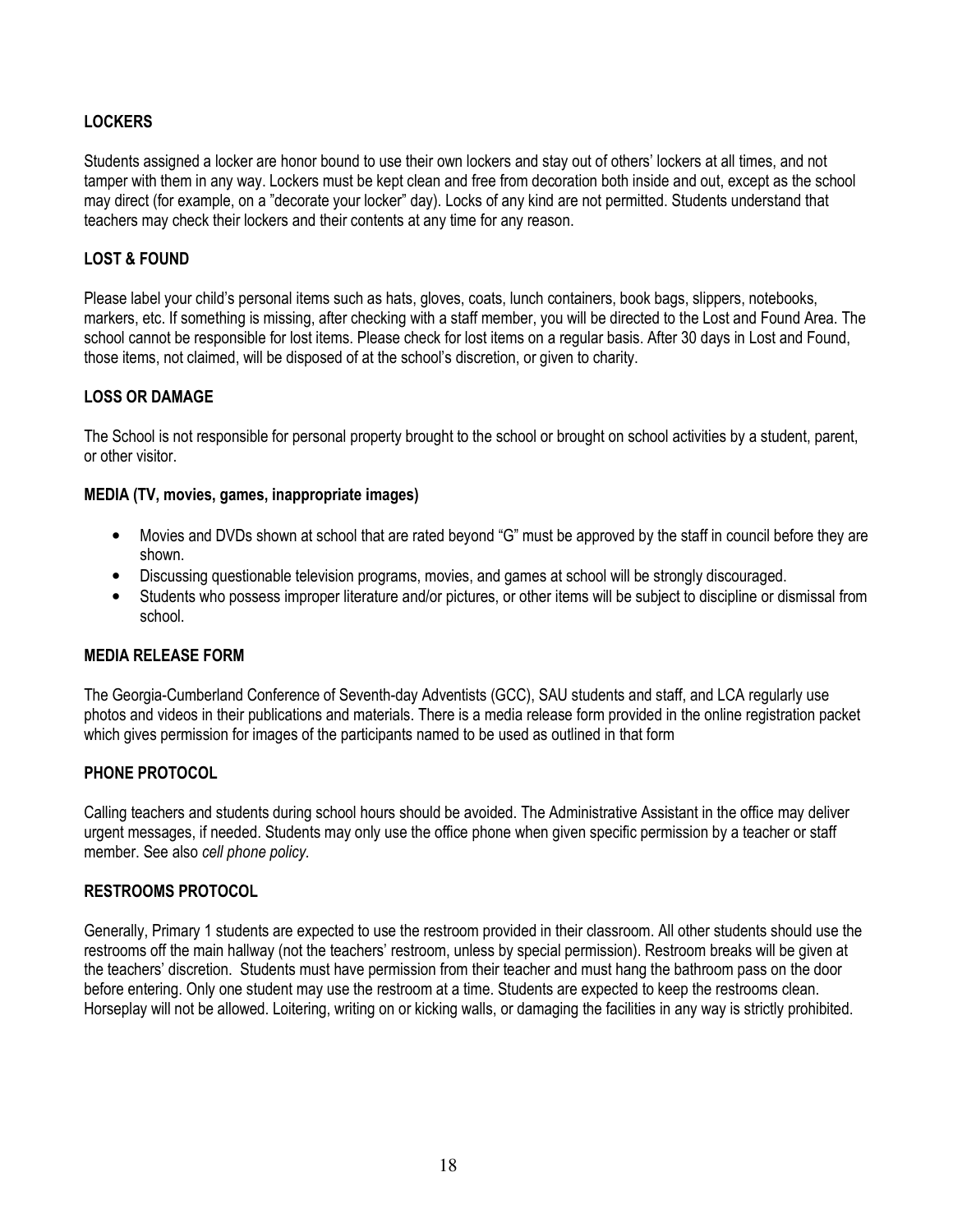## VOLUNTEERS (PARENT/GUARDIANS)

LCA has been blessed with a supportive church and families who recognize the value of Christian education. In order to foster a spirit of community, model Christian service, help LCA staff provide the strongest educational experience possible for our students, and keep tuition costs as low as possible, volunteers regularly give of their time and talents. We recognize that each family's circumstances are unique and that everyone is busy, but we encourage each family to find a way to volunteer at LCA in whatever way God impresses you to contribute. Extended family members, like grandparents, are also welcome to participate. All volunteers must:

- Go to nadadventist.org/asv and complete the Child Protection Training through Sterling Volunteers and order the FREE background check (this is completed every 3 years). If you have any trouble signing in, call 1-855-326- 1860. Note: Please be sure to indicate under "role" driver or non-driver.
- Please read the LCA Code of Conduct and Guidelines for Volunteers (available in the office)
- Complete the LCA Parent / Guardian Volunteer Agreement (available in the office)

We request that all volunteers comply with LCA dress codes to exemplify modesty and Christian values.

## VOLUNTEER DRIVERS

Volunteer drivers are greatly appreciated and absolutely necessary for field trips. All volunteer drivers are required to be a minimum of 21 years of age. Each driver must have no more than two traffic citations and no fault accidents in the last three years. It is required that volunteers have at least \$100,000/\$300,000 liability coverage. If an accident occurs, the volunteer's insurance will be considered the primary coverage and ARM will be secondary up to \$3 million. All volunteer drivers must:

- Go to nadadventist.org/asv and complete the Child Protection Training through Sterling Volunteers and order the FREE background check (this is completed every 3 years). If you have any trouble signing in call 1-855-326- 1860. Note: Please be sure to indicate under "role" that you will be a driver.
- Complete Driver Questionnaire (available in the office)
- Submit copy of current Driver's License to the Administrative Assistant
- Submit copy of declaration page of auto-insurance to the Administrative Assistant. Please notify us before driving for an event, if the insurance has changed or been cancelled.

## WEAPONS POLICY

Students are not permitted to possess weapons or dangerous instruments of any kind on school grounds, buildings, buses/vans (used for outings) or at school-related or school-sponsored activities away from school facilities, as dictated by the Georgia-Cumberland Conference Board of Education. Weapons and dangerous instruments include but are not limited to:

- Firearms, pistols, revolvers, shotguns, rifles, BB/pellet guns, zip guns, stun guns, Tasers, and/or any other device capable of chemically propelling a projectile.
- Cutting and punctuating devices such as dirks, daggers, knives, disks with points or blades, and/or razors.
- Explosive and/or incendiary devices such as pipe bombs, time bombs, cap guns, containers or flammable fluids, matches, and/or other hazardous devices.
- $\ddot{\bullet}$ Any instrument which could be used for the purpose of inflicting harm or injury.

Any school employee can confiscate any device used as a weapon. The Administration reserves the right to take any disciplinary action deemed appropriate in response to a weapons policy offense. Upon receipt of information that a student is suspected of violating this policy, the Principal or a teacher will notify the student's parent(s) or quardian(s). Administration's response to any violation of the weapons policy may include the involvement of law-enforcement officials.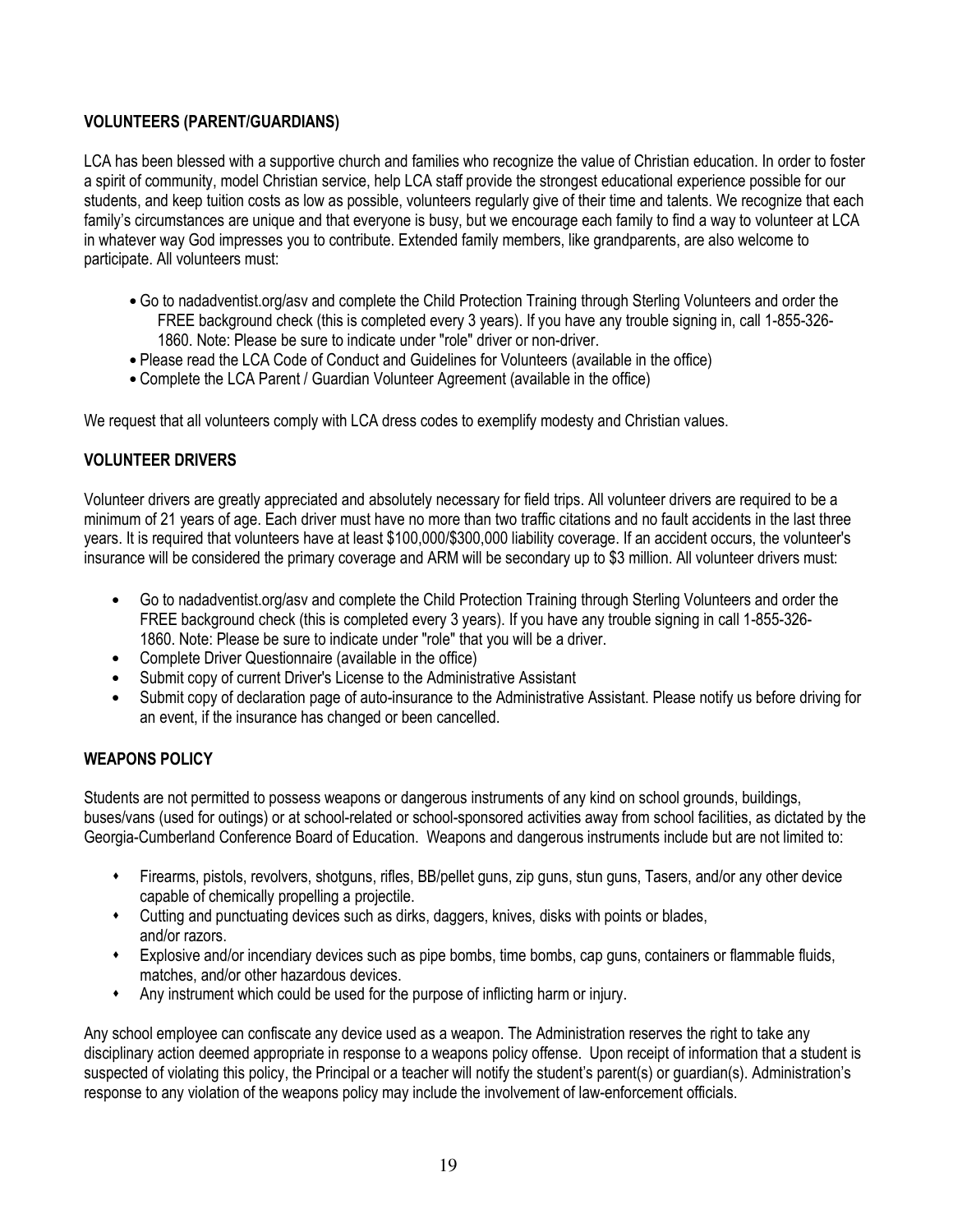#### DISCIPLINE

Discipline is addressed in a variety of ways depending on the significance of the errant behavior. The age of the child, the influence of the act on fellow students, and the degree to which the incident reflects on the church and school are all relevant. With the diversity of students within a range of ages, the same act may be dealt with quite differently when all factors are examined. It is important that the student see some relationship between their conduct and the consequences.

Following are some of the consequences that may be used to show the effect of poor behavior choices:

- $\ddot{\bullet}$ Time out: sitting in an area apart from classmates, etc.
- $\ddot{\bullet}$ Loss of privileges: must be accompanied at all times, restriction from field trips, etc.
- $\ddot{\phantom{0}}$ Fines/Restitution: payments made for loss to the school or to individuals, etc.
- Common labor: working off energy, cleaning of school facility, lawn/garden work, etc.
- $\ddot{\phantom{0}}$ In-school suspension: isolation from other students to focus on study, etc.
- $\bullet$ Suspension from school campus/events: restriction from school-related events, etc.
- $\ddot{\bullet}$ Dismissal: Permanent removal of a student from the school program.

When proper conduct of the student is not achieved after Administration has counseled with parents and students, or an offence is of a serious nature, suspension or dismissal may result.

Individual classroom discipline plans will be explained to students by each teacher at the start of the year. Information regarding significant changes in discipline policy throughout the year will be made known to parents/guardians at the time such changes occur.

#### CONFLICT RESOLUTION PROTOCOL

Good communication between parents and teachers is a high priority at LCA. Parents will want to follow steps carefully if a problem or concern should arise regarding something a teacher has done or some irregularity that has happened in the classroom. The Georgia-Cumberland Conference recommends following the Biblical principles found in Matthew 18.

The following list indicates the steps to follow in the event of a conflict:

STEP 1: Schedule a meeting to speak with the teacher directly. No other step should happen until this first step is taken, and no other action on the part of the parent would be appropriate. After discussion with the teacher has taken place, a clarification, explanation, promised action or change of action should likely bring resolution to the matter. If, on the other hand, a parent is not satisfied following this visit and feels the matter is serious enough and important enough, move to Step # 2. Keep in mind that talking critically about the situation to other parents or even to a School Board member is not appropriate.

STEP 2: Contact the Principal or the School Board Chairman about the matter to secure assistance in resolving any concerns. Counsel with him/her and ask for his/her input and evaluation. If this discussion does not resolve the matter, ask that it be taken to the Executive Committee.

STEP 3: Meet with the Executive Committee. At this meeting, the teacher will be present as well as the parents. The Executive Committee will try to assist with communication and bring about a resolution for the disagreement. If unsatisfied yet, the parents can ask that the matter be taken to the School Board itself, where further action could be taken, if necessary. A final resolution will be acted upon at this level and communicated in writing to all parties.

NOTE: The above process takes time and effort, but each parent needs to commit to that process, especially for serious problems. Also, the Georgia-Cumberland Conference Office of Education reserves the right to enter the process at Step 3. For additional details, see Procedure GCC 4308.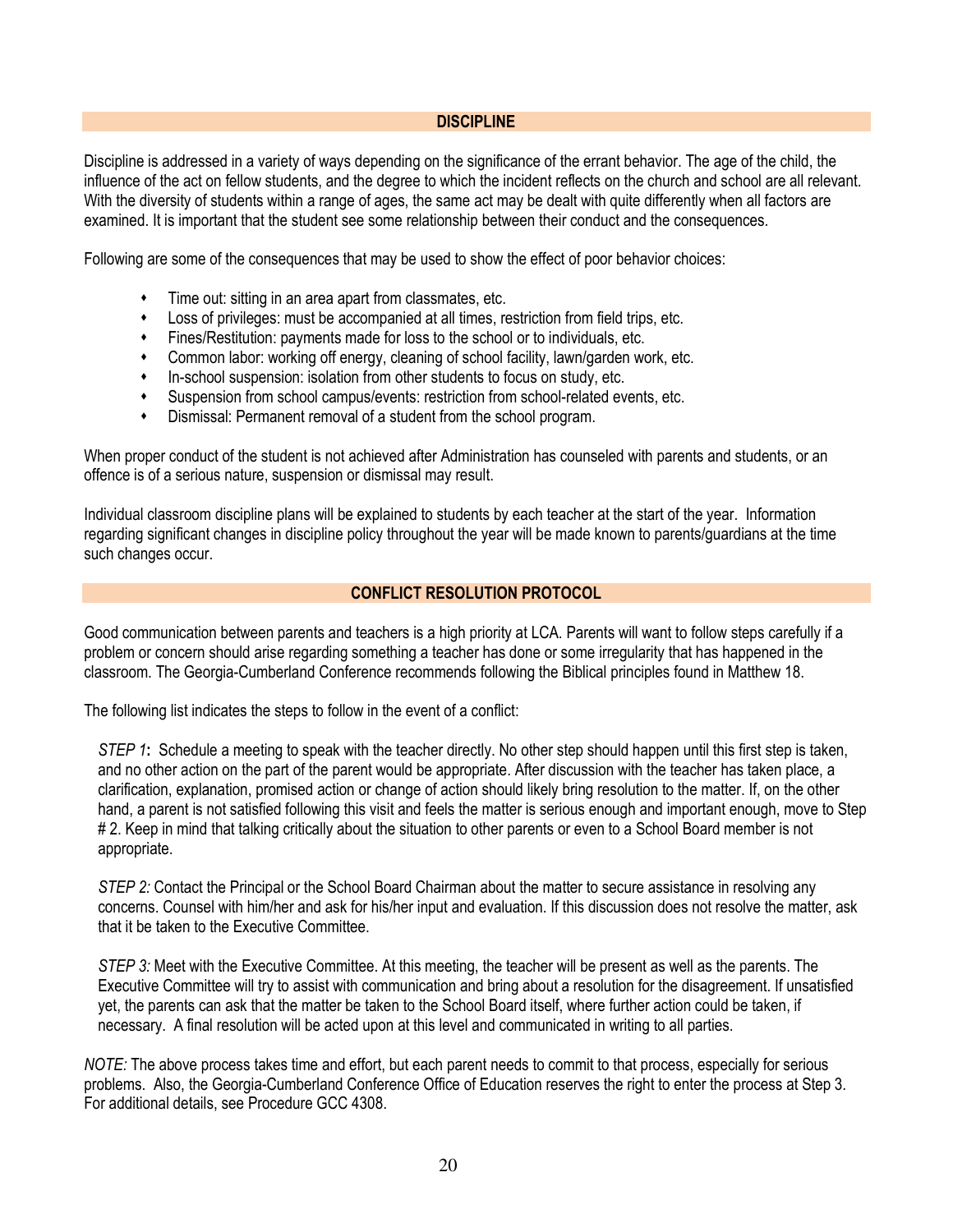# APPENDIX A

# STAFF AND TEACHERS

| Carol Raney (Principal) and (Grades 4-5)           | craney@gccsda.com       | 423-779-4357 |
|----------------------------------------------------|-------------------------|--------------|
| Lisa Jennings (Administrative Assistant)           | ldjsroses@aol.com       | 423-303-8049 |
| Karen Williams (Primary Unit I - Grades K-1)       | kwilliams@gccsda.com    | 423-715-1516 |
| Christianna Segarra (Primary Unit II - Grades 2-3) | christiannan@gccsda.com | 706-676-6208 |
| Shannon Auge' (Grades 6 - 8)                       | sauge@gccsda.com        | 865-805-9835 |

## SCHOOL BOARD

| Bruce Jacobs, Chairman             |                               | 706-913-7058 |
|------------------------------------|-------------------------------|--------------|
| Carol Raney, Principal             |                               | 423-779-4357 |
| Reggie Thomas, Treasurer           | LesterCoonTreasurer@gmail.com | 423-244-7825 |
| Jason Vyhmeister, Pastor           | jvyhmeister@gccsda.com        | 909-363-5991 |
| Janetta Byrd, Home & School Leader |                               | 423-902-7955 |
| Dean Coulter                       |                               | 423-618-2679 |
| Angie Rademacher                   |                               | 423-599-5046 |
| Eric Schoonard                     |                               | 423-504-0661 |
| <b>Robert Williams</b>             |                               | 724-986-4446 |